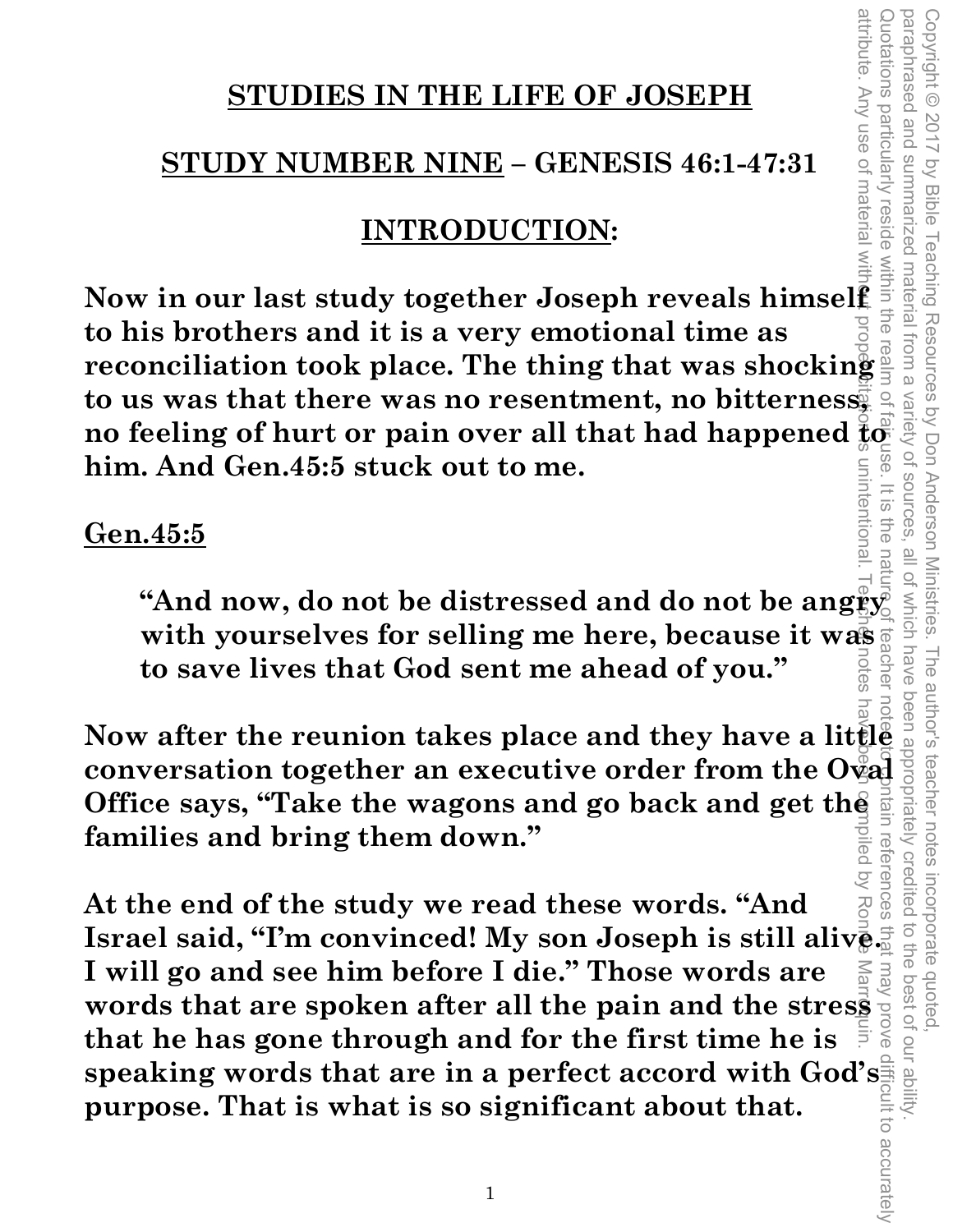**He surrendered to it a couple of studies ago when we**  He surrendered to it a couple of studies ago when we **That is turning it over. But now these words fall in perfect accord with God's plan and purpose.** 

## **Genesis 15:13,14**

material Without **And God said to Abram, "Know for certain that your descendants will be strangers in a land that is not theirs, where they will be enslaved and**   $\overline{\mathfrak{g}}$ **oppressed 400 years. But I will also judge the nation whom they will serve, and afterward they<br>will come out with many possessions."**<br>ware beading to Egypt and that is exactly where **will come out with many possessions."** 

Copyright © 2017 by Bible Teaching Resources by Don Anderson Ministries. The author's teacher notes incorporate quoted,

The author's teacher notes

been appropriately credited

i incorporate quoted,<br>redited to the best of our ability

Teaching Resources by Don Anderson Ministries.

paraphrased and summarized material from a variety of sources, all of which have been appropriately credited to the best of our ability.

all of which have

Variety of sources fair use

paraphrased and Copyright © 2017

summarized material from a

reside within the

 $\supseteq$ 

 $rac{1}{\sqrt{2}}$ 

ine

nature of

teacher

I eacher notes

**by Bible** 

**They are heading to Egypt and that is exactly where God wants them to go for the next 400 years.** 

**They are now heading down into the land of Egypt.** 

attribute. Any pse of material without prope<del>r</del> citation is unintentional. Teacher notes have be<del>e</del>n compiled <mark>by Ro</mark>nnie Marrequi $\bf a$ notes nave **Verse 1. This is so great! We get to start the study worshipping and end it worshipping. That is just really** ntain ren **something special.** 

Quotations particularly reside within the realm of fair use. It is the nature of teacher notes to contain references that may prove difficult to accurately **v. 1 So Israel set out with all that was his, and when he reached Beersheba, he offered sacrifices to the God of his father Isaac.**  that

**If you can get the picture of "Fiddler on the Roof" and leaving Anatevka that is the picture we have here. We have some 70 people who are getting ready to make a 250-mile trip southwest to Egypt.** leaving Anatevka that is the picture we have here. We **have some 70 people who are getting ready to make a 250-mile trip southwest to Egypt.**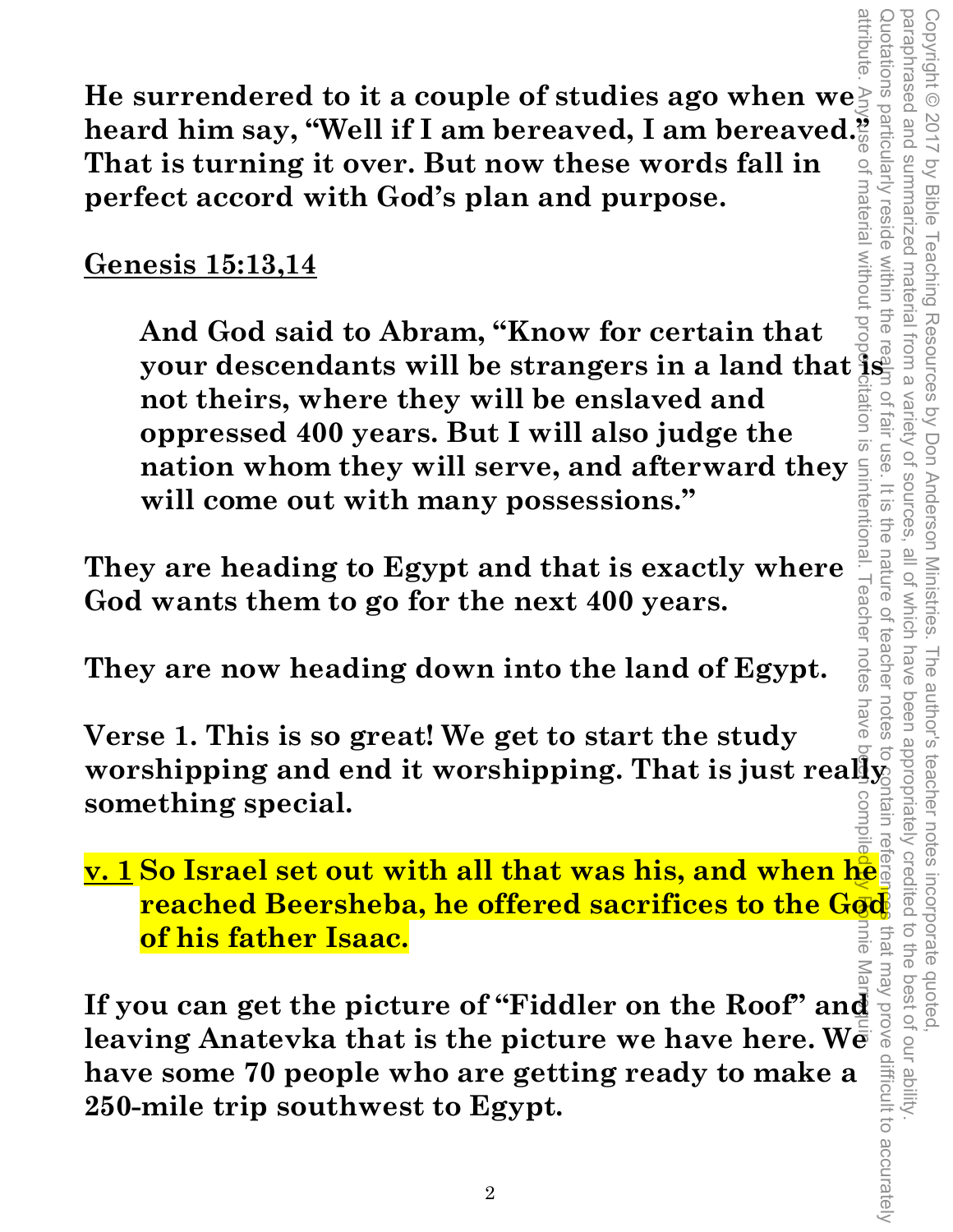**And it has to affect the economy I want to tell you in**  Hebron when that many people all of the sudden pick **up and leave.** 

**they are going to head towards is almost straight southern**<br> **they are going to head towards is almost straight southern**<br> **Exersheba is the southern border of the land. You<br>
always hear the statement from Dan to Beersheb Now as soon as they leave Hebron the first place that**  / reside **Beersheba is the southern border of the land. You always hear the statement from Dan to Beersheba. Well it is from Dan in the north to Beersheba in the south.** 

**Why does Abraham stop at Beersheba? Since that is the boundary of the land he is going to stop there and offer sacrifices to God with one purpose in mind. His whole purpose in offering sacrifices is to be sure that this is.** nature **God's will.** 

Copyright © 2017 by Bible Teaching Resources by Don Anderson Ministries. The author's teacher notes incorporate quoted,

The author's teacher notes

been appropriately credited

incorporate quoted,<br>edited to the best of our ability

Teaching Resources by Don Anderson Ministries.

Copyright © 2017 pue peseudenec

by Bible

uotations particularly

paraphrased and summarized material from a variety of sources, all of which have been appropriately credited to the best of our ability.

 $\frac{10}{10}$ 

Which have

Variety of sources

**Now sometimes you and I make the biggest mistakes in our lives when we respond to things emotionally and we do not respond to them as factually and prayerfully about it being the will of God and we get into all kinds**  $\frac{8}{5}$ **<br>of trouble.**<br>If you asked old Jacob in Hebron. "What do you want **of trouble.**  Quotations particularly reside within the realm of fair use. It is the nature of teacher notes to contain references that may prove difficult to accurately

attribute. Any use of material without proper citation is unintentional. Teacher notes have been compiled by Ronnie Marroquin. **If you asked old Jacob in Hebron, "What do you want more than anything else in the whole world that would satisfy you emotionally and fill your heart and just CeS make you excited?" Well, Jacob would say, "I want to**  that may prove difficult to accurately **see my boy before I die. Emotionally that is what I Marroquin. want."** 

**Now just remember Psalm 37 says:**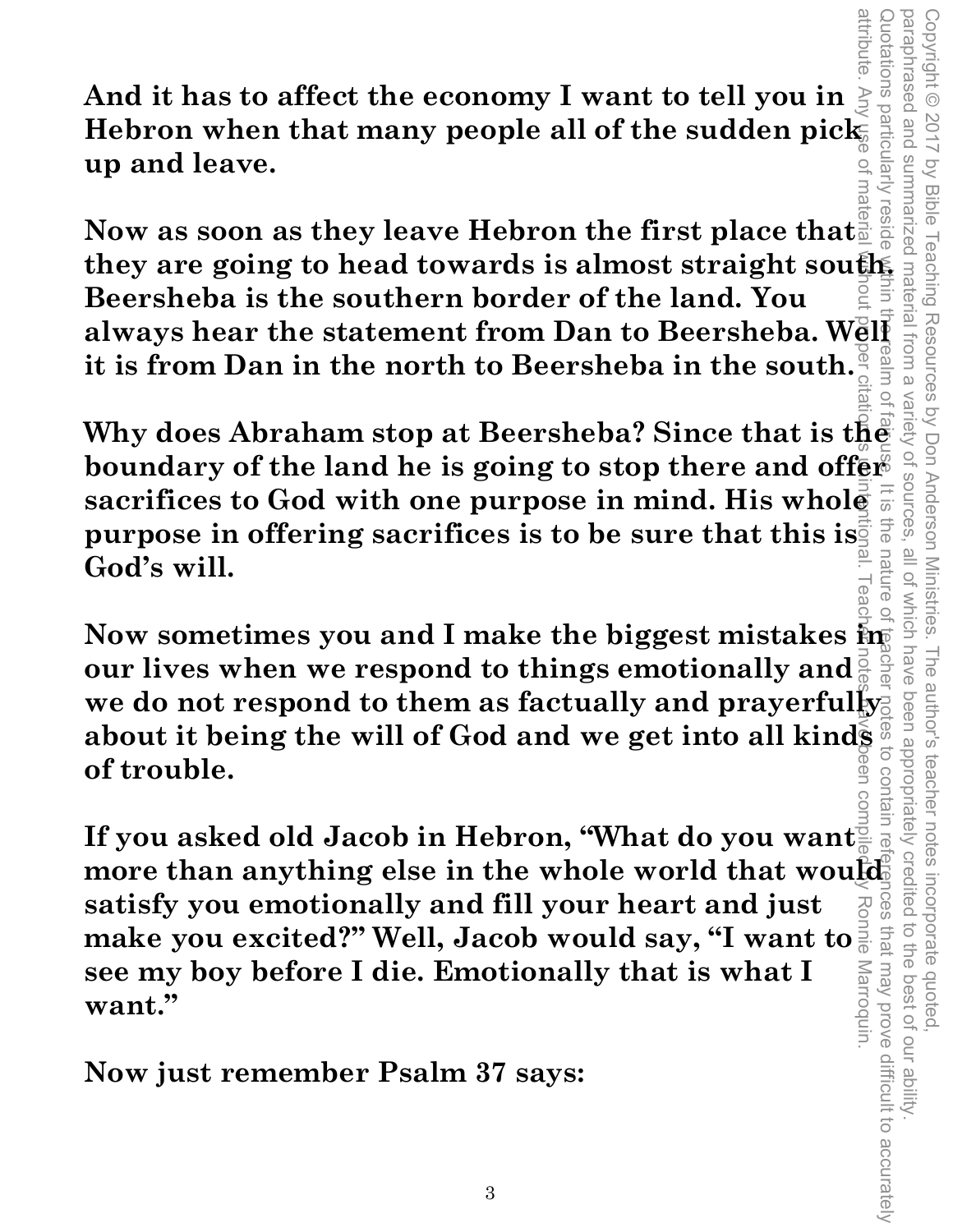#### **Psalm 37:4**

**Delight yourself in the Lord, and He will give you** materia **the desires of you heart.** 

**But do not equate your emotional desires with the will of God. Jacob emotionally knows that. His heart is in Egypt. He** 

attribute. Any use of material without proper citation is unintentional. Teacher notes have been compiled by Ronnie Marroquin. **has heard that Joseph is there but he also knows**<br>something else. Everybody who has ever left the land of **has heard that Joseph is there but he also knows Canaan and gone into the land of Egypt has gone out of the will of God and they have paid for it boy! Abraham shot right through the land and he took Lot and went**  $\frac{2}{3}$ **down into the land of Egypt and he got into all kinds**  $\bar{\mathbf{Q}}$ **trouble down there. You find every time somebody has shot through the land and gone on down to Egypt the**  $\frac{1}{2}$  **and and gotten into have gone out of the will of God and gotten into trouble.**  nave

peen **And Jacob is no dummy. And so when he gets to the border he is going to stop. We are going to check our <sup>8</sup><br>exactions We are going to sheek the facts. Lyont to**  $\frac{1}{2}$ **emotions. We are going to check the facts. I want to know God is this really your will. Is this really your purpose for me to go there?** I want to just act like it is **not so that I will really know in my heart. I want this**  more than anything but I want Your will first of all in **my life and so he stops and offers sacrifices.**  unbou

**v. 2 And God spoke to Israel in a vision at night and said, "Jacob! Jacob!" "Here I am," he replied.**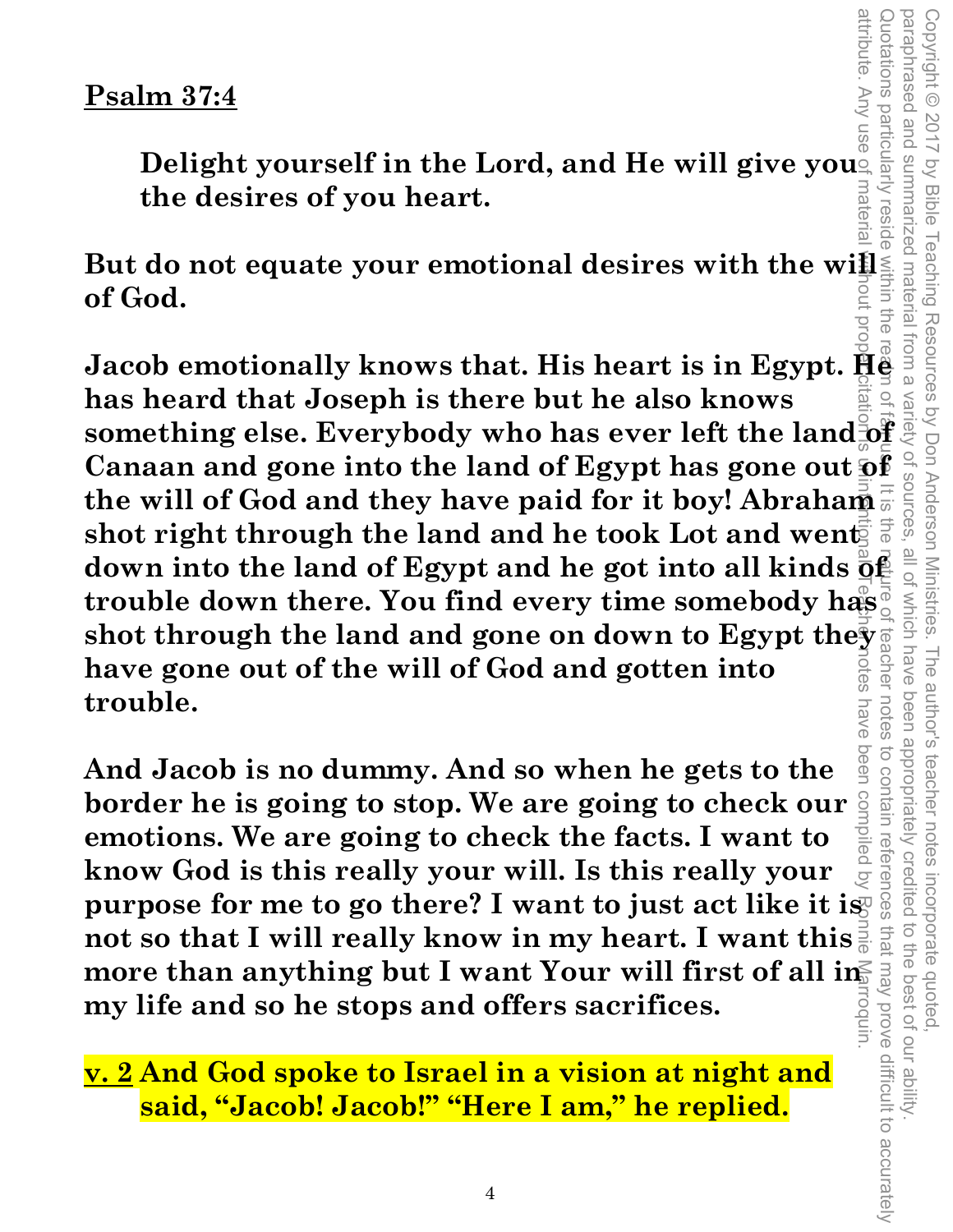**Oh, that is an emotional deal. When he first left way back there, a young man left Isaac and Rebekah, and because Esau hated him so much and he is going to Uncle Laban's house, the first night out the Lord meets him at the top of the stairs and says, "I am going to be with you and keep you wherever you go and I will bring you back to this land." Now as he gets ready to leave the land for the last 17 years of his life God again comes and speaks.** 

Would you notice, he knows his name. "Jacob! Jacob!"

It is a wonderful thing in the Scriptures to realize that<br>
God knows us each by our names.<br>
Adam where are you in the garden **God knows us each by our names.** 

**Adam where are you in the garden. Elijah why are you here? Samuel! Samuel! Speak, Lord, for Thy servant heareth.** 

**Jacob recognized and knew the voice and he said, "Here I am."** 

**Does God come in the times when we are really wanting, and seeking, and searching His will on a matter and reveals that? Now you are not going to hear any voice out of Heaven but you are going to hear a voice in the Book.**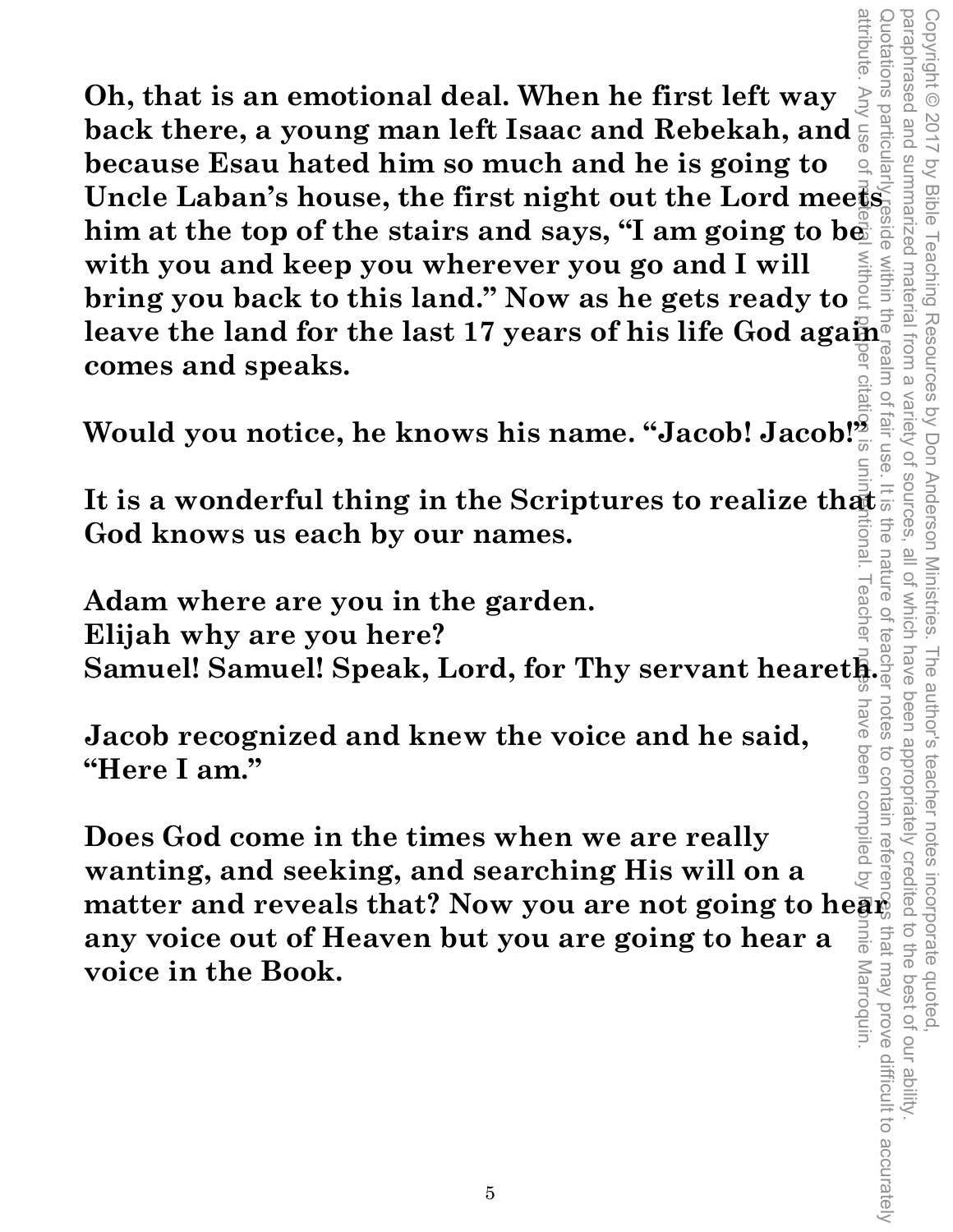**If you are in fellowship with Him and you are reading the Word of God, you are going to be amazed at how the Word of God will come alive and it will speak to you**  materia **about critical decisions and will give you and will protect you from making some of the miserable mistakes that we all make in the culture in which we live.** 

**v. 3 "I am God, the God of your father," he said. "Do not be afraid to go down to Egypt, for I will make you into a great nation there.** 

There is your word again. Your provision is no longer **going to be here in Canaan, it is going to be there in Egypt. Do not worry about it Jacob. It is my will. You**  are lining up perfectly in my purpose even though you **do not understand it. I want you in the land of Egypt.** 

Copyright © 2017 by Bible Teaching Resources by Don Anderson Ministries. The author's teacher notes incorporate quoted,

The author's teacher notes

Teaching Resources by Don Anderson Ministries.

Copyright © 2017

by Bible

xularly

reside within the

summarized material from a

paraphrased and summarized material from a variety of sources, all of which have been appropriately credited to the best of our ability.

 $\frac{1}{2}$ 

natt

Variety of sources **Tall USB** 

Quotations particularly reside within the realm of fair use. It is the nature of teacher notes to contain references that may prove difficult to accurately Egypt. Do not worry about it Jacob. It is my will. You  $\frac{1}{2}$  and  $\frac{1}{2}$  are lining up perfectly in my purpose even though you  $\frac{1}{2}$  and  $\frac{1}{2}$  and  $\frac{1}{2}$  and  $\frac{1}{2}$  and  $\frac{1}{2}$  and  $\frac{1}{2}$  and  $\frac{$ do not understand it. I want you in the land of Egypt.<sup>2</sup><br>
And oh the joy that comes into our hearts when what<br>
we want is verified as the will of God and He begins to And oh the joy that comes into our hearts when what **afraid to do that." Itain** refere peliqmo:

attribute. Any use of material without proper citation is unintentional. Teacher notes have been compiled by Ronnie Marroquin. **Back in Genesis 15:1 after Abram has miraculously Fack in Genesis 15:1 after Abram has miraculously**<br>**retrieved Lot and his family and all of their possessions**  $\frac{1}{8}$  and<br>**from the kings who had overrun the cities of Sodom**<br>and Gomorrah he comes back and he is so af that may prove difficult to accurately **from the kings who had overrun the cities of Sodom**  and Gomorrah he comes back and he is so afraid that. roquin. **those kings are going to retaliate and God says in:**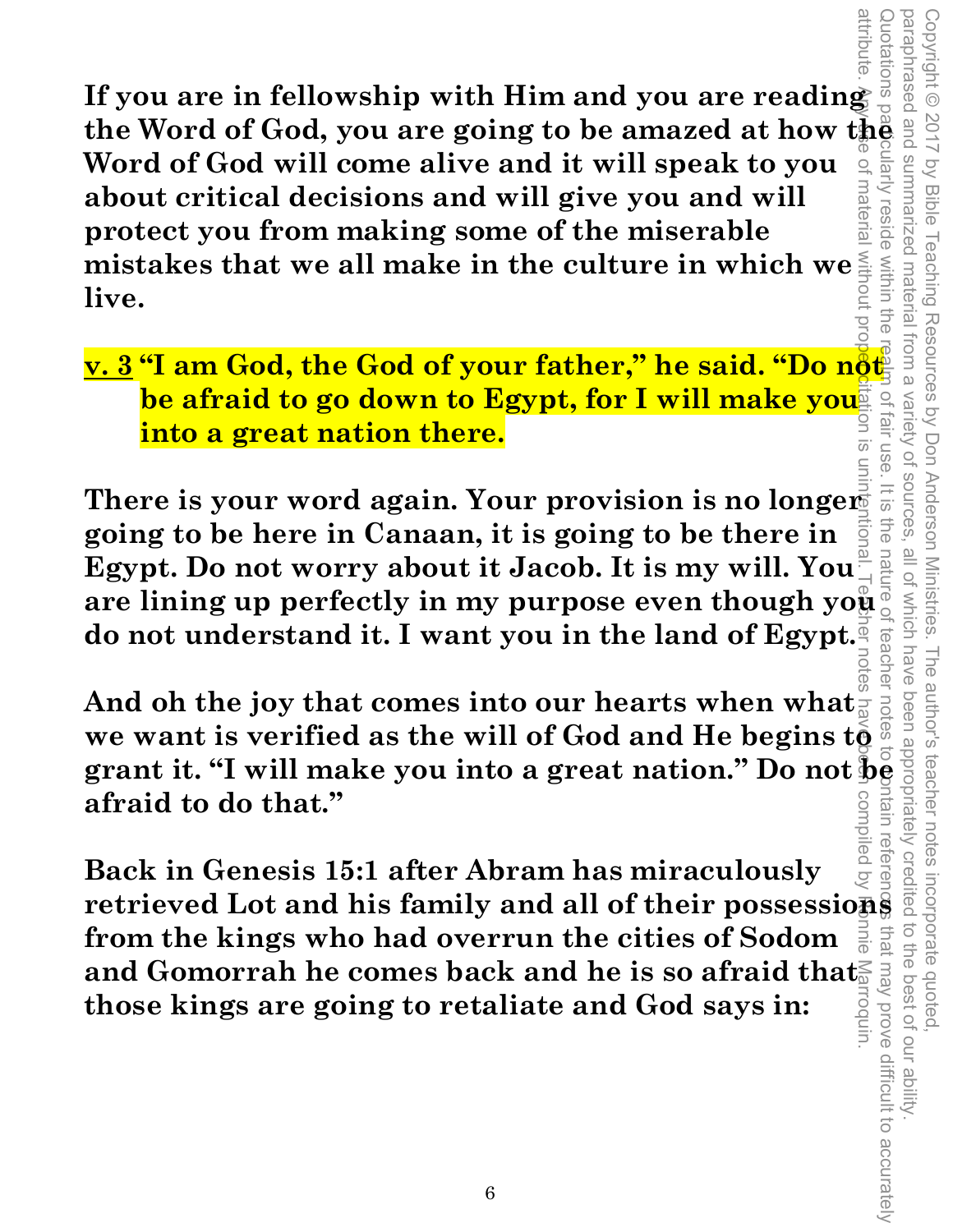**the word of the Lord came to Abram in a vision, saying, "Do not fear, Abram. I am a shield to you. Your reward shall be very great."** 

#### **Isaiah 41:10**

**Do not fear, for I am with you; do not anxiously look about you, for I am your God.** 

**This year in Acts 27 I was so touched by the Apostle Paul having been on the ship for 14 days, tossed in the middle of the sea, and the statement in Acts 27 says**  everybody gave up hope of ever being saved. In other<sup><sup>2</sup></sup> **Genesis 15:1**<br>
the word of the Lord came to Abram in a vision,<br>
saying, "Do not fear, Abram. I am a shield to you."<br>
Saying, "Do not fear, Abram. I am a shield to you."<br>
Your reward shall be very great."<br>
Isaiah 41:10<br>
Do **still tossed in the Mediterranean Sea. And for 14 days they have not eaten any food and everybody knew that it was just a matter of time before the ship would be cast on the rocks. And in the midst of that thing while**  the storm is going on and angel of the Lord comes the **Apostle Paul and speaks. And so the Apostle Paul stands up before this battle-wearied crew and he says this.**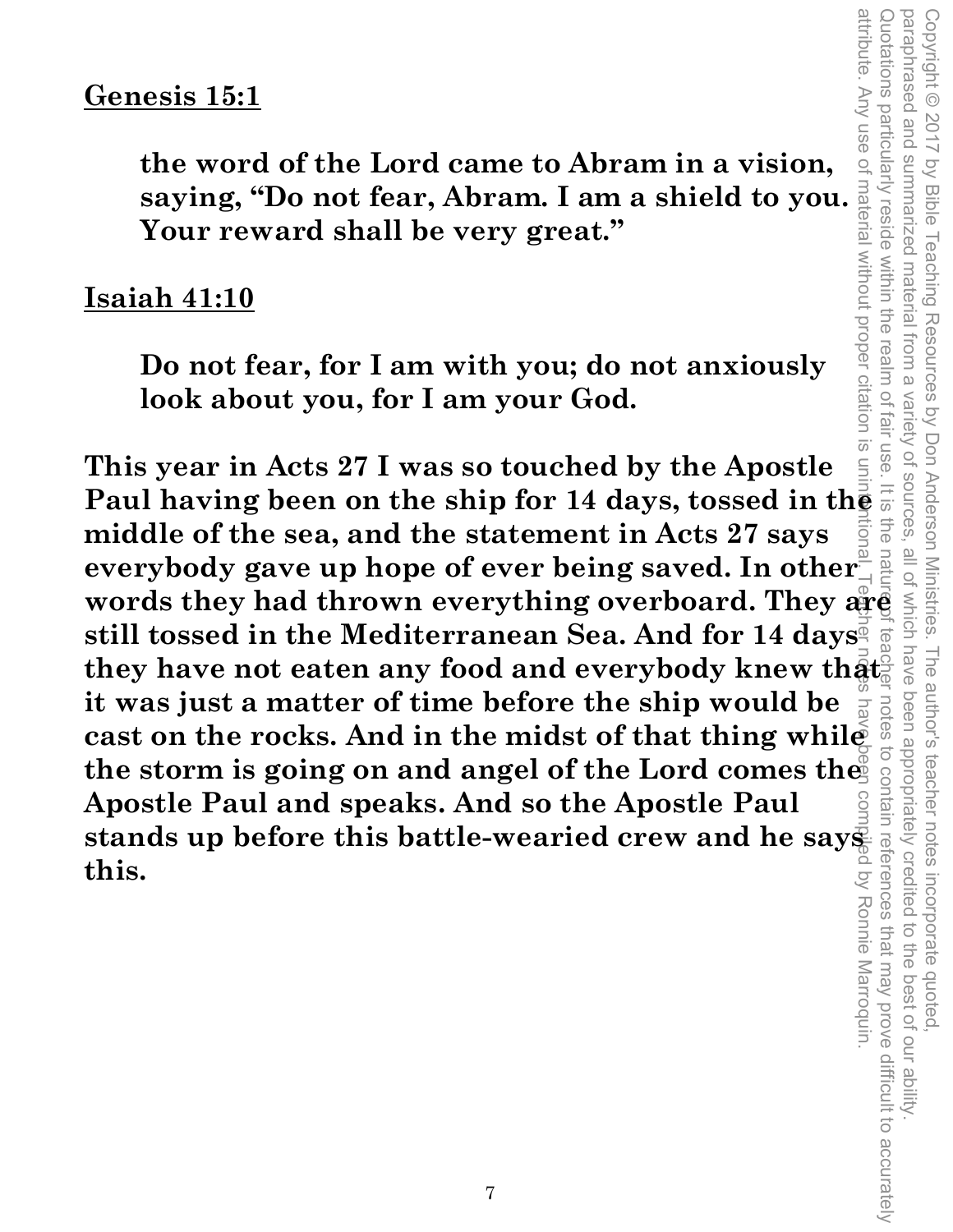**EXAMPLE 1.1 COVER SET AND SET AND SET AND SET AND SET AND SET AND SET AND SET AND SET AND SET AND SET AND SET AND SET AND SET AND SET AND SET AND SET AND SET AND SET AND SET AND SET AND SET AND SET AND SET AND SET AND SET courage, men, for I believe God, that it will turn out all exactly as I have been foretold."**<br> **courage, men, for I believe God, that it will turn out**  $\frac{1}{3}$  **and**  $\frac{1}{3}$  **and**  $\frac{1}{3}$  **and**  $\frac{1}{3}$  **and**  $\frac{1}{3}$  **and** attribute. Any use<del>rei</del> material w**u**hot preper citation is unintentional. Teacher notes have been compiled by Ronnie Marroqui**x** Quotations particularly reside within the realm of fair use. It is the nature of teacher notes to contain references that may prove difficult to accurately **belong and whom I serve, stood before me, saying,**  reside **'Do not be afraid, Paul. You must stand before Caesar. And behold, God has granted you all those who are sailing with you.' Therefore, keep up your exactly as I have been foretold."** 

**But we gave up hope a long time ago. The ship is going set down. We are all going to drown. Paul says, "No you are all going to be saved. And I believe God." But we gave up hope a long time ago. The ship is going not. You are all going to be saved. And I believe God."**  금<br>이

Copyright © 2017 by Bible Teaching Resources by Don Anderson Ministries. The author's teacher notes incorporate quoted,

The author's teacher notes

been appropriately credited

i incorporate quoted,<br>redited to the best of our ability

Teaching Resources by Don Anderson Ministries.

 $\overline{O}$ ದ

Copyright © 2017 by Bible

paraphrased and summarized material from a variety of sources, all of which have been appropriately credited to the best of our ability.

nature

 $\overline{O}$ 

all of which have

Jacob! Jacob! It is all right for you to go there. That is **going to be My purpose to make you a great nation there in that place. You are in the center of My will. This is in full accord with My eternal purpose. You are**  $\frac{1}{2}$  **and <b>This is in full accord with My eternal purpose. You are**<br> **to go there. to go there.**  nave

**v. 4 I will go down to Egypt with you, and I will surely bring you back again. And Joseph's own hand will close your eyes."** 

**Jacob you have 210 more miles to go down to Egypt. And I will bring you back again. And Joseph will be there to close your eyes. What is He saying? Jacob it is a one-way trip physically and I am going to see to it when Joseph closes your eyes, your body is going to be brought back and buried in Hebron.** 

**And we are going to see all that take place before it is over. Joseph's own hands will close your eyes.**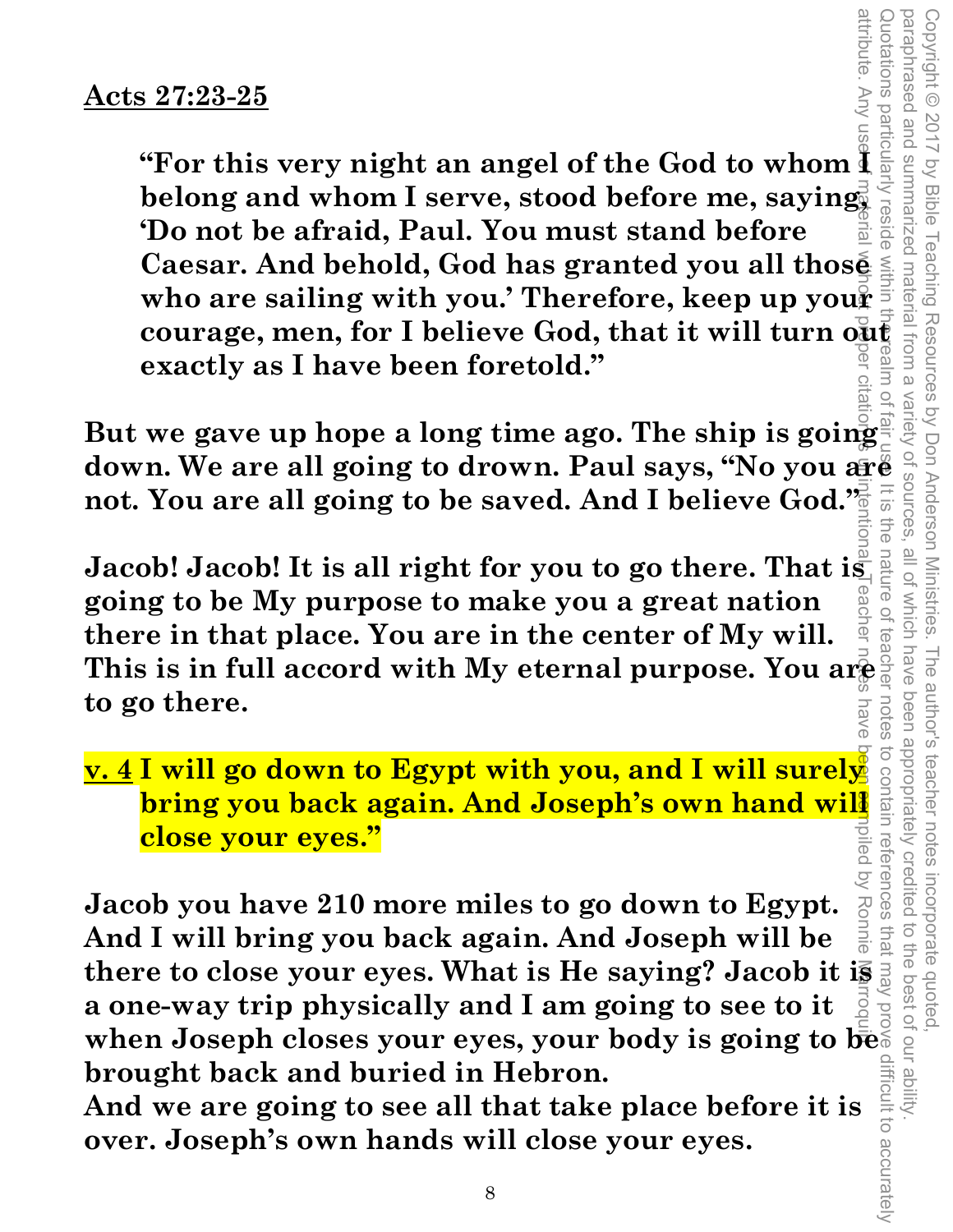**<u>v. 5</u> Then Jacob left Beersheba, and Israel's sons took their father Jacob and their children and their<br>wives in the carts that Pharaoh had sent to<br>transport him.<br>This picture is almost like the covered wagon train their father Jacob and their children and their wives in the carts that Pharaoh had sent to transport him.** 

**This picture is almost like the covered wagon train going west. They are going through a lot of desert flatland to get to this beautiful, rich, lush region of the land of Goshen and the Nile delta region. One of the richest parts of the land.** 

**v. 6 They also took with them their livestock and the possessions they had acquired in Canaan, and Jacob and all his offspring went to Egypt.** 

**Now you look at that and you realize that Pharaoh said do not bring anything didn't he? But you see old Jacob**  still feels like you know you have to earn part of your **way. And after all he has some pretty special things in Hebron and we are flat going take them with us. So he is taking livestock and he is taking along several of the things that they had before they left to head down there. He does not want to be a charity case in other words when he gets there.**  attribute. Any use of material without proper citation is unintentional. Teacher notes have been compiled by Ronnie Marroquin.

# **v. 7 He took with him to Egypt his sons and grandsons**<br> **and his daughters and granddaughters -- all his and grands**<br> **offspring.**<br>
Now what is so beautiful about the next part of this is a set<br>
that usually everybody ski **and his daughters and granddaughters -- all his offspring.**

**Now what is so beautiful about the next part of this is that usually everybody skips over this? They do not**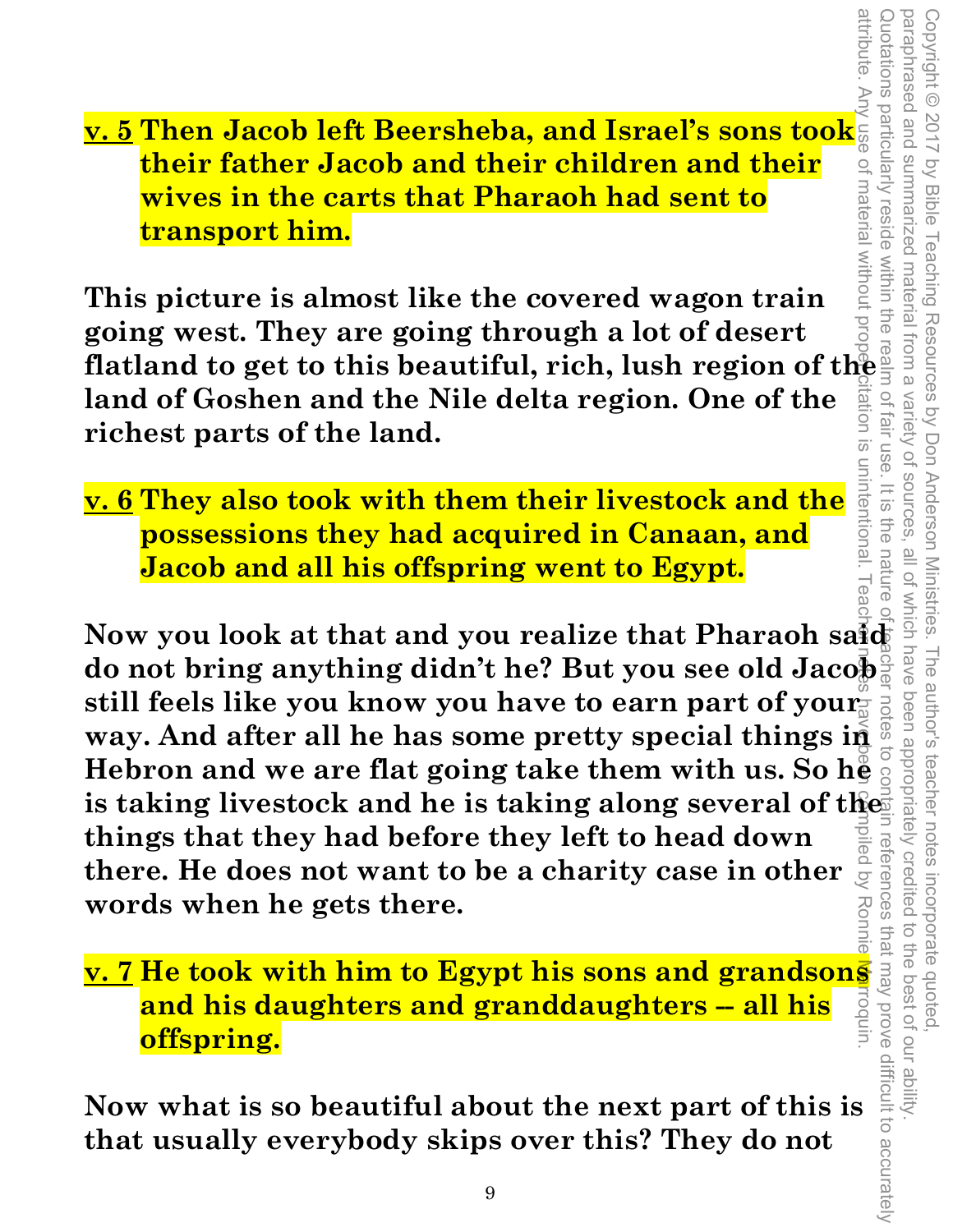**read this. Why? Because you are getting ready to have a**<br>**your devotions in the morning and all of the sudden**<br>**you have a list like this and you say it is going to be aged your devotions in the morning and all of the sudden you have a list like this and you say it is going to be a. wonderful day! And you do not take time to look at the <br>
people that are involved. Let's look at them for a<br>
minute because it just makes it come alive.<br>
I mean if you are going to have a hightnin you have to**  $\frac{2}{5}$ **people that are involved. Let's look at them for a MITDOUT minute because it just makes it come alive.** 

attribute. Any use of material without proper citation is unintentional. Teacher notes have been compiled by Ronnie Marroquin. **I mean if you are going to have a big trip you have to have a computer trip of the passenger list. You have to know exactly how many people are going from point A to point B for insurance purposes. Right? And all you have here is a printout, God's printout of the nation**  landing in Egypt in God's purpose. This is the start of licnal **this thing and so it is very specific.** 

Copyright © 2017 by Bible Teaching Resources by Don Anderson Ministries. The author's teacher notes incorporate quoted,

The author's teacher notes incorporate quoted

been appropriately creditec

Copyright © 2017 by Bible Teaching Resources by Don Anderson Ministries.

summarized material from a

paraphrased and summarized material from a variety of sources, all of which have been appropriately credited to the best of our ability.

Variety of sources

 $\frac{1}{\sqrt{2}}$ 

FIG<br>O

nature

notes

paraphrased and

**Let's just take a quick look at it.** 

Let's just take a quick look at it.<br>
<u>v. 8</u> These are the names of the Israelites (Jacob and **his** allows **descendants) who went to Egypt: Reuben the**  nave **firstborn of Jacob.** 

**Now Reuben had some kids. Here they are.** 

**v. 9 The sons of Reuben: Hanoch, Pallu, Hezron and Carmi.** 

 $\boldsymbol{\mathrm{Then\;Simeon\; was\; the\; second-born. \; He\; was\; the\; one\; wKq}$ **was held hostage down there. Remember?**  Quotations particularly reside within the realm of fair use. It is the nature of teacher notes to contain references that may prove difficult to accurately

**v. 10 The sons of Simeon: Jemuel, Jamin, Ohad, Jakin, Zohar and Shaul the son of a Canaanite woman.**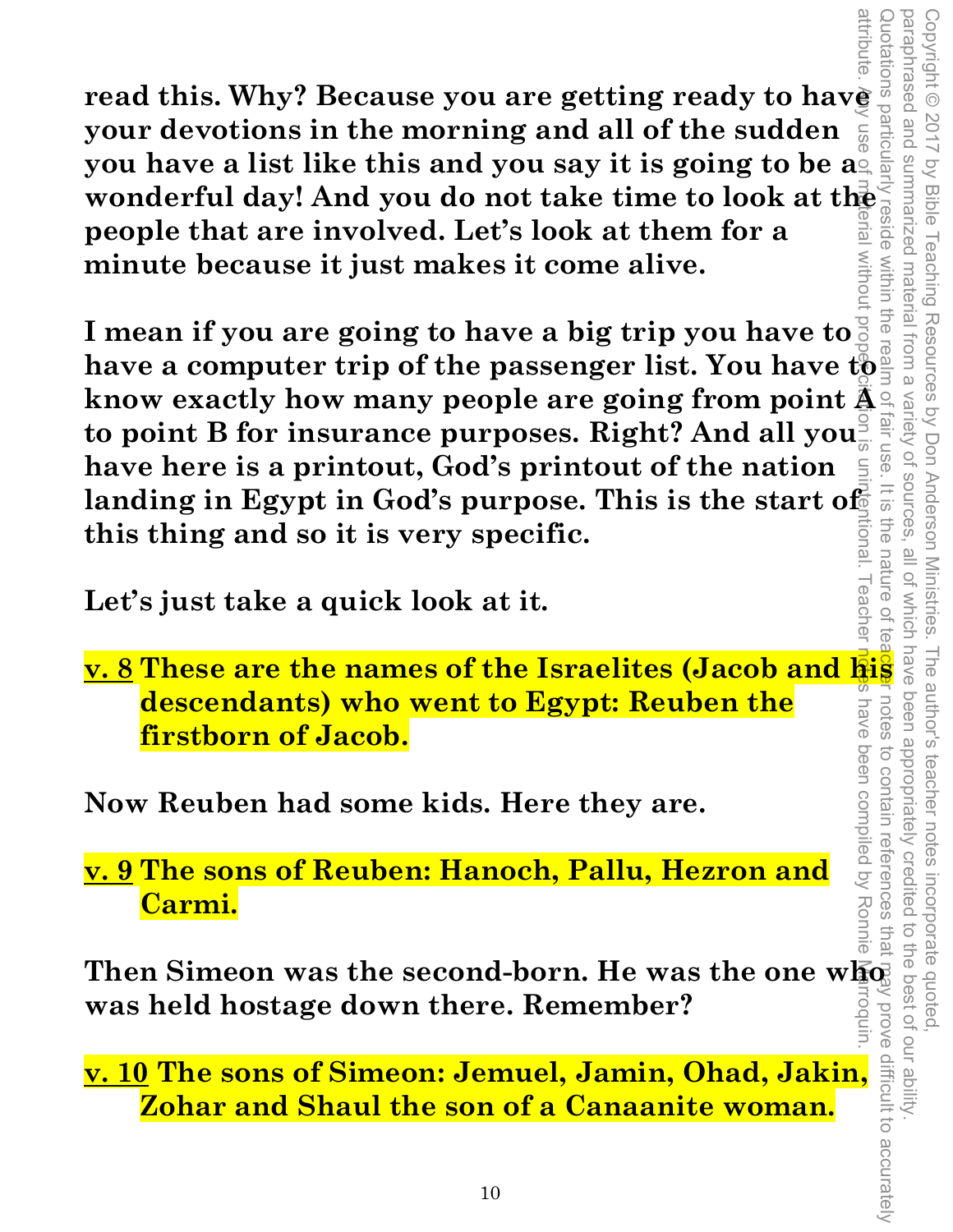**Then Levi is number three.** 

**v. 11 The sons of Levi: Gershon, Kohath and Merari.** 

Remember Judah? He is the one who has been doing  $\frac{1}{2}$ without proper citation is unintentional. I eacher note **the interceding. He is fourth-born. His name means, "praise the Lord." He has got quite a family there.** 

- **v. 12 The sons of Judah: Er, Onan, Shelah, Perez and Zerah (but Er and Onan had died in the land of Canaan) The sons of Perez:** *[Judah already hast some grandchildren here.]* **Hezron and Hamul.**
- **v. 13 The sons of Issachar: Tola, Puah, Jashub and Shimron.**
- **v. 14 The sons of Zebulun: Sered, Elon and Jahleel.**
- attribute. Any use of material without proper citation is unintentional. Teacher notes have been compiled by Ronnie Marroquin. **<u>v. 15</u> These were the sons Leah bore to Jacob in Paddan Aram, besides his daughter Dinah.** [What has he<br>done? The lister has taken all of the children bornato and<br>Leah, the unloved wife, and listed them first along<br>with **Aram, besides his daughter Dinah.** *[What has he*  done? The lister has taken all of the children born to be a state of the children born to Leah, the unloved wife, and listed them first along Leah, the unloved wife, and listed them first along<br>with the daughter, Dinah.] These sons and<br>daughters of his were thirty-three in all.<br>That is the first part.<br>Now we are going to get the sons and daughters of the *with the daughter, Dinah.]* **These sons and**  piled by Ronnie **daughters of his were thirty-three in all.**

**That is the first part.** 

**handmaids, Bilhah and Zilpah. Bilhah is the handmaid of Rachel and Zilpah is the handmade of Leah.** 

**v. 16 The sons of Gad: Zephon, Haggi, Shuni, Ezbon, Er, Arodi and Areli.**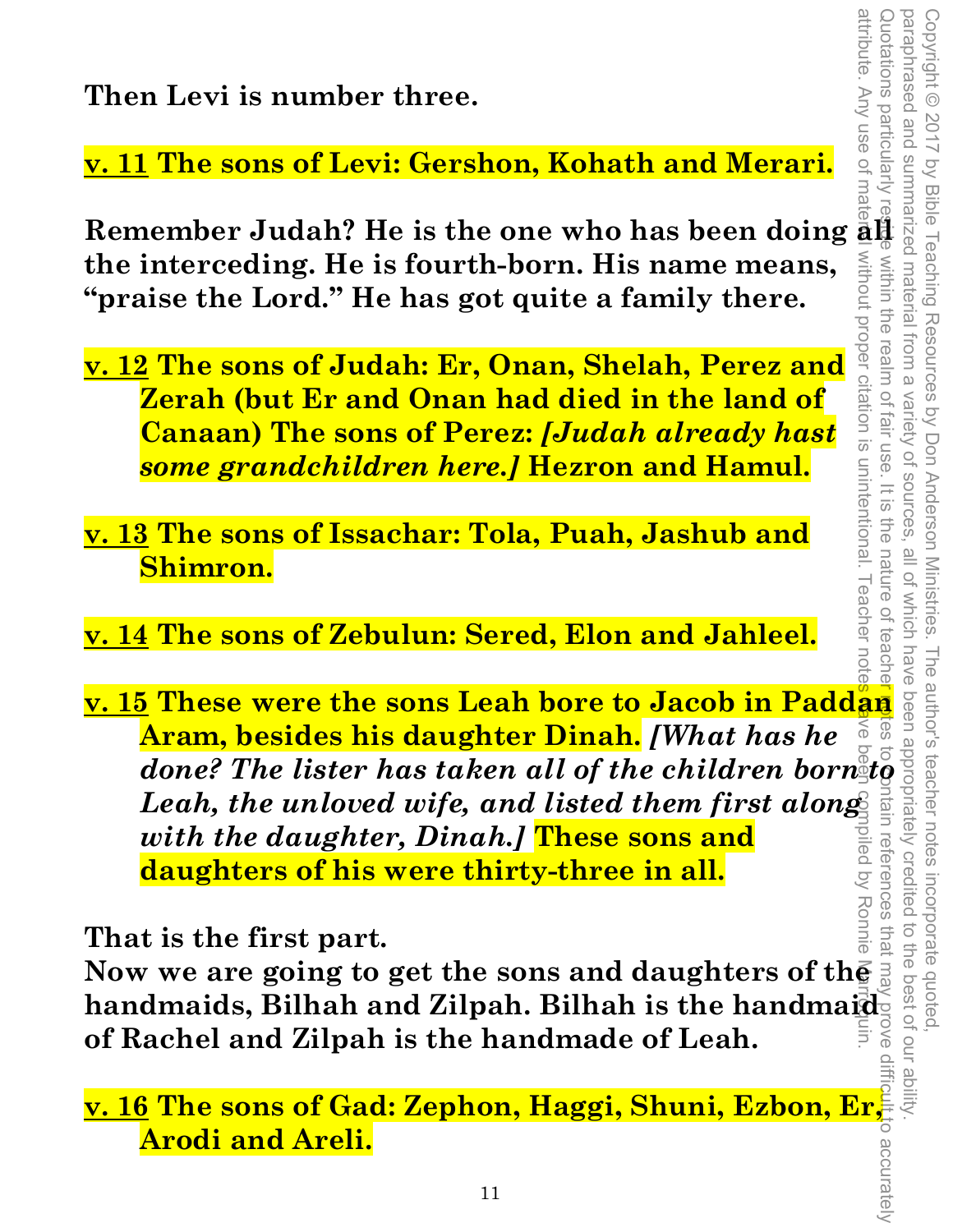attribute. Any us Example **1 The sons of Asher: Imnah, Ishvah, Ishvi and<br>Beriah. Their sister was Serah. The sons of Beriah: <b>and**<br>*History and have serve spans Jobildren warin*, J.H.J. and a **v. 17 The sons of Asher: Imnah, Ishvah, Ishvi and**  *[Here we have some grandchildren again.]* **Heber and Malkiel.** 

*Hend Malkiel.***<br>
<b>and Malkiel.**<br> **v. 18 These were the children born to Jacob by Zilpah, and Walkiel.**<br> **v. 18 These were the children born to Jacob by Zilpah, and whom Laban had given to his daughter Leah –<br>
sixteen in a whom Laban had given to his daughter Leah -**  orope **sixteen in all.**   $112110$ .

attribute. Any use et material with<mark>out</mark> proper citation is unintenti**on** intention is uninter a been compiled by Ronnie Marroquin. Quotations particularly reside within the realm of fair use. It is the nature of teacher notes to contain references that may prove difficult to accurately So you see out of Leah's side of the thing you have  $49\frac{5}{9}\frac{2}{5}\frac{3}{16}\frac{3}{16}\frac{3}{16}\frac{3}{16}\frac{3}{16}\frac{3}{16}\frac{3}{16}\frac{3}{16}\frac{3}{16}\frac{3}{16}\frac{3}{16}\frac{3}{16}\frac{3}{16}\frac{3}{16}\frac{3}{16}\frac{3}{16}\frac{3}{16}\frac{3}{16}\frac{3}{16}\frac{3}{16}\frac{3}{16}\frac{3}{16$ **So you see out of Leah's side of the thing you have 49 of them. Now when we get down to Rachel's side of it we**  do not have much. We are almost done when you start  $\frac{1}{\omega}$ **been so prolific there would not have been hardly angularity**<br>
on this side eacher notes **on this side.**   $\overline{O}$ 

Copyright © 2017 by Bible Teaching Resources by Don Anderson Ministries. The author's teacher notes incorporate quoted,

The author's teacher notes

incorporate quoted

the best of our ability

been appropriately creditec

Copyright © 2017 by Bible Teaching Resources by Don Anderson Ministries.

Summarized material from a

paraphrased and summarized material from a variety of sources, all of which have been appropriately credited to the best of our ability.

all of which have

paraphrased and

**v. 19 The sons of Jacob's wife Rachel: Joseph and Benjamin.** 

**v. 20 In Egypt, Manasseh and Ephraim were born to Joseph by Asenath daughter of Potiphera, priest of On.** 

**We have already witnessed that.** 

**Now get a load of this next one. I cannot do this next one without laughing every time. I think when they got to Benjamin they must have run out of names or something.**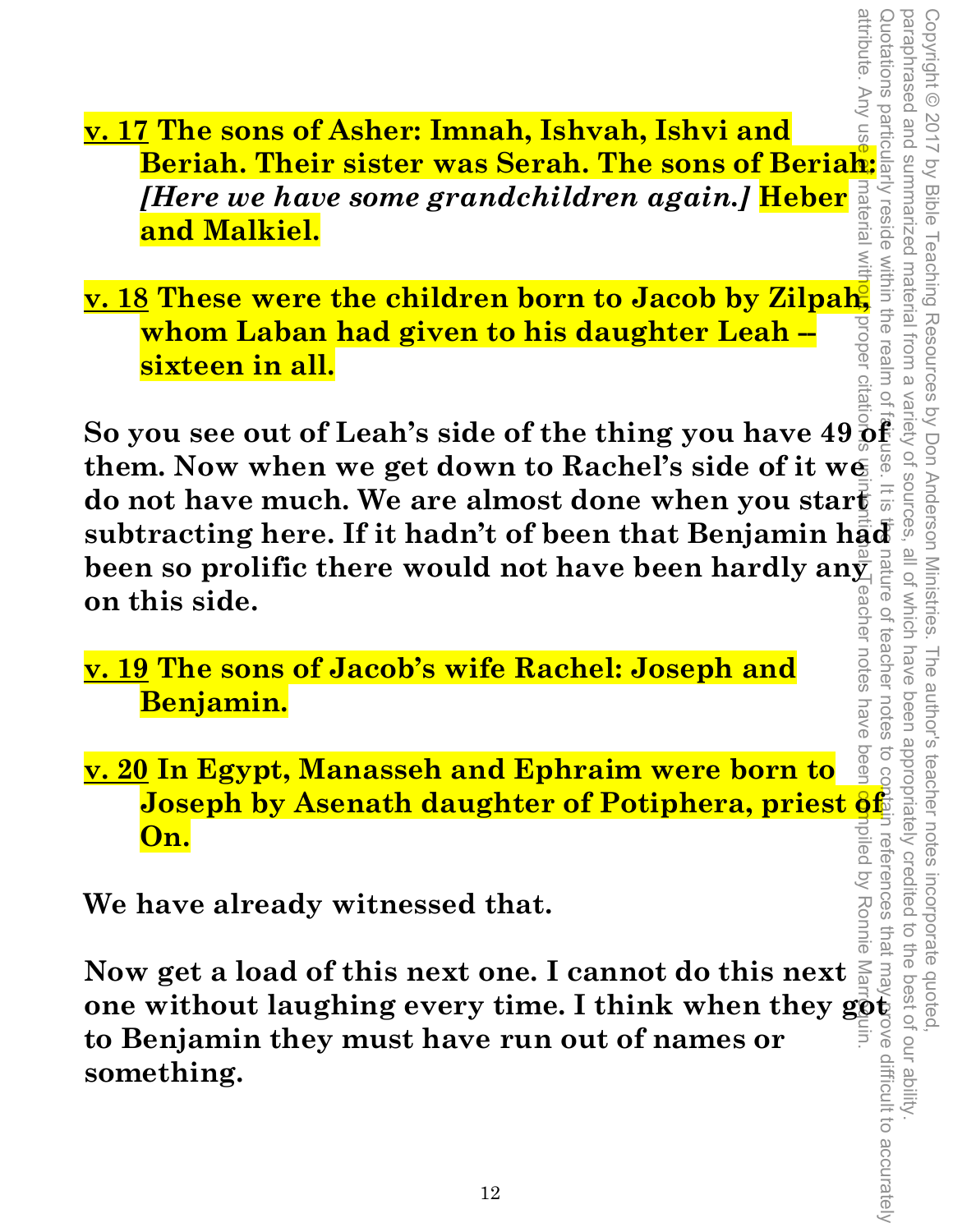**v. 21 The sons of Benjamin: Bela, Beker, Ashbel, Gera, Naaman, Ehi, Rosh, Muppim, Huppim, and Ard.** 

**Everytime I read that "Muppim, Huppim and Ard!"** 

**I start to laugh and think of Winken, Blinken and Nod!** 

**When you have a list that long you just kind of run out names I guess and Benjamin was getting kind of weary there you know that is 10 kids all together and when you have 8, 9, and 10 you are probably running out of something to call them.**  attribute. Any use of material without proper citation is unintentional. Teacher notes have been compiled by Ronnie Marroquin.

**v. 22 These were the sons of Rachel who were born to Jacob -- fourteen in all.** 

**v. 23 The son of Dan: Hushim.** 

**Now this is Bilhah, Rachel's handmaid now that wraps it up.** 

**v. 24 The sons of Naphtali: Jahziel, Guni, Jezer and Shillem.** 

**v. 25 These were the sons born to Jacob by Bilhah, whom Laban had given to his daughter Rachel - seven in all.** 

**Example 12 The sons of Naphtali: Jahziel, Guni, Jezer and<br>
<b>Example 12 These were the sons born to Jacob by Bilhah,**<br> **Example 12 These were the sons born to Jacob by Bilhah,**<br> **whom Laban had given to his daughter Rachel** been compiled by Ronnie Marroquin. **v. 26 All those who went to Egypt with Jacob -- those sons' wives -- numbered sixty-six persons.** 

annonue

use of materia

Quotations particularly resid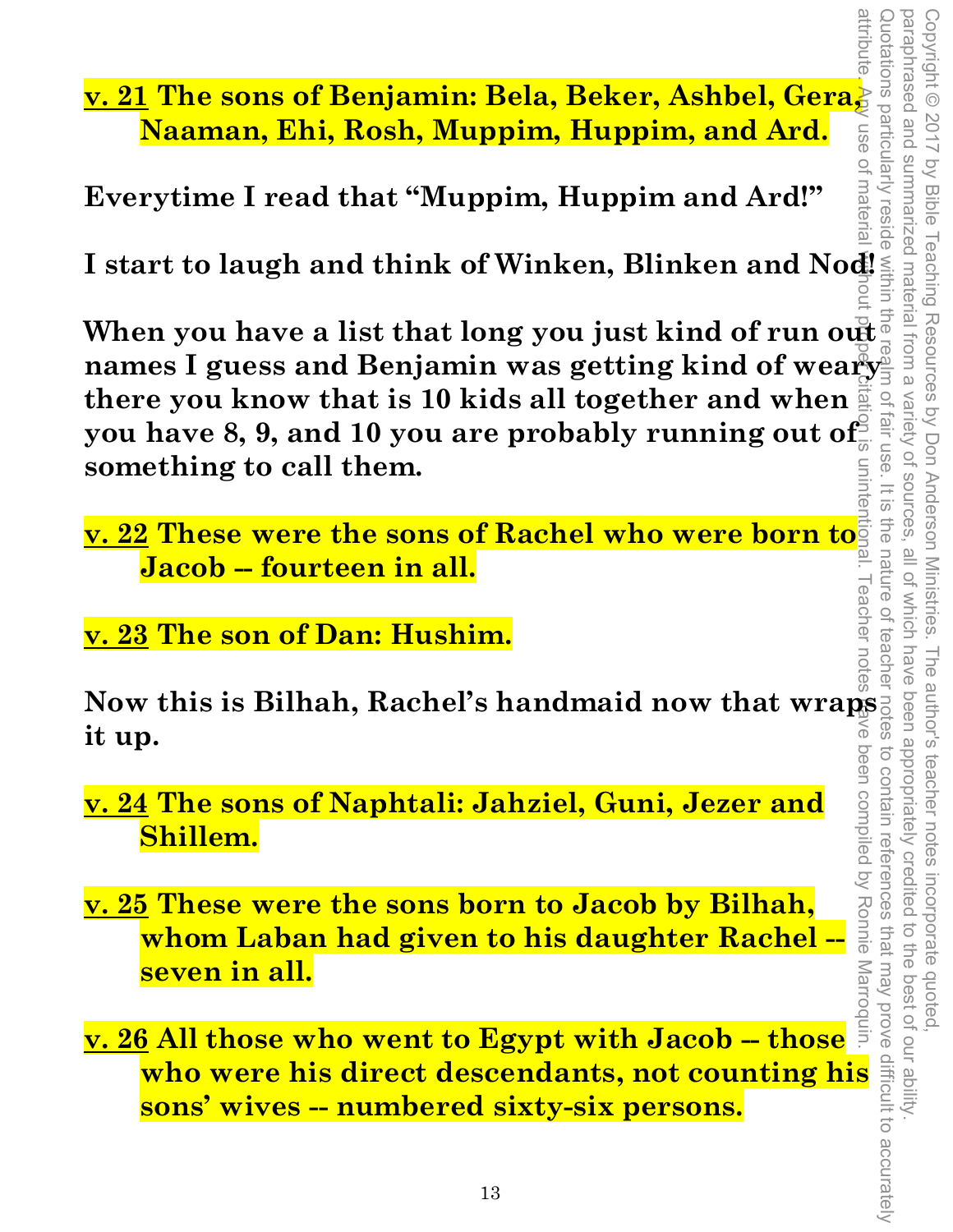Quotations particularly reside within the realm of fair use. It is the nature of teacher  $\omega$  teacher not teacher not teacher not the nature of teacher  $\omega$  to contain references that may prove difficult to accurately paraphrased and summarized material from a paraphrased and summarized material from a variety of sources, all of which have been appropriately credited to the best of our ability. Copyright © 2017 by Bible Teaching Resources by Don Anderson Ministries. The author's teacher notes incorporate quoted, Copyright © 2017 by Bible Teaching Resources by Don Anderson Ministries. Variety of sources nature o  $\overrightarrow{O}$ 

**<u>v. 27</u> With the two sons who had been born to Joseph in Egypt, the members of Jacob's family, which went a set<br>to Egypt, were seventy in all. Egypt, the members of Jacob's family, which went to Egypt, were seventy in all.** 

Now there is the complete, accurate passenger list for **Now** there is the complete, accurate passenger list for **flight insurance purposes. We now have it all down.** 

**v. 28 Now Jacob sent Judah ahead of him to Joseph to**  w there is the complete, accurate passenger list for  $\frac{1}{6}$ <br>
of insurance purposes. We now have it all down.<br>  $\frac{3}{6}$  Now Jacob sent Judah ahead of him to Joseph to  $\frac{3}{6}$ <br>
get directions to Goshen. When they arri **region of Goshen,** 

attribute. Any use of material without proper completed by Port notes have been completed by Portugal by Portugal by Portugal by Portugal by Portugal by Portugal by Portugal by Portugal by Portugal by Portugal by Portugal <u>ಸ</u> **You see Jacob now has really learned to lean heavily upon Judah and he comes into play because he is such**  $\frac{1}{5}$  **an effective servant. He has taken over the an effective servant. He has taken over the reconciliation proceedings in getting Benjamin down there and back and now Jacob turns to him and says you know, "Please go and get directions to where we fitting because it is going to be out of the tribe of Judah that we are going to see the Messiah is going to come.** 

**are conciliation proceedings in getting Benjamin down**<br> **are conciliation proceedings in getting Benjamin down**<br> **are supposed to be going."** And of course it is altogether<br> **are supposed to be going."** And of course it **v. 29 Joseph had his chariot made ready and went to Goshen to meet his father Israel.** *[I am sure as soon as Judah arrived Joseph dropped everything administratively, Got his chariot ready and he and Judah took this 70 mile trip back north to Goshen see his father. And now we come to a very emotional time.]* **As soon as Joseph appeared before him, he threw his arms around his father and wept for a long time.**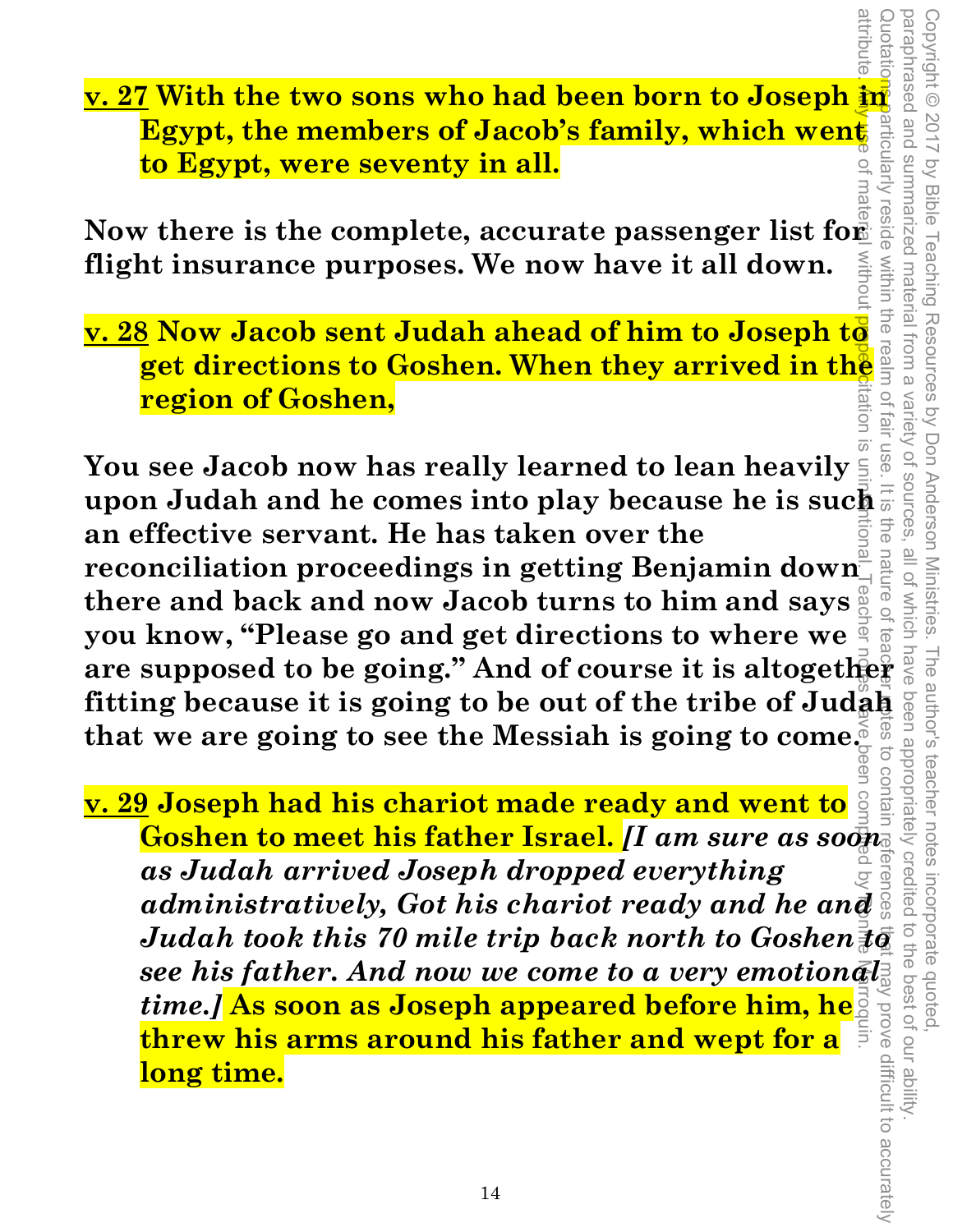**Well it has been 22 years. His heart has not only been bound up in Benjamin, it has been bound up in Joseph, and now this beautiful time of reconciliation. Joseph**  material without **has now come, they thrown their arms around each other, and they weep for a long time.** 

**v. 30 Israel said to Joseph, "Now I am ready to die, of Israel said to Joseph, INUW Lam Lynn, ISRN, 2016.**<br> **since I have seen for myself that you are still alive.<sup>3</sup><br>
The seen Joseph that is all I really need I am ready a** 

**I have seen Joseph that is all I really need. I am ready to die. I have seen for myself that you are still alive.** 

**You know I wonder how he feels about the 22 years of**  Illonal. I eacher notes **sadness here. How he feels about living with the thought that Joseph yes died and that the dreams would never be fulfilled and now he sees them all completely fulfilled.** 

- attribute. Any use of material without proper citation is unintentional. Teacher notes have been compiled by Ronnie Marroquin. have beel **v. 31 Then Joseph said to his brothers and to his father's household, "I will go up and speak to Pharaoh and will say to him, 'My brothers and my father's household, who were living in the land of Canaan, have come to me.**
- **v. 32 The men are shepherds; they tend livestock, and they have brought along their flocks and herds and everything they own.'**  Jorove

**v. 33 When Pharaoh calls you in and asks, 'What is your occupation?'**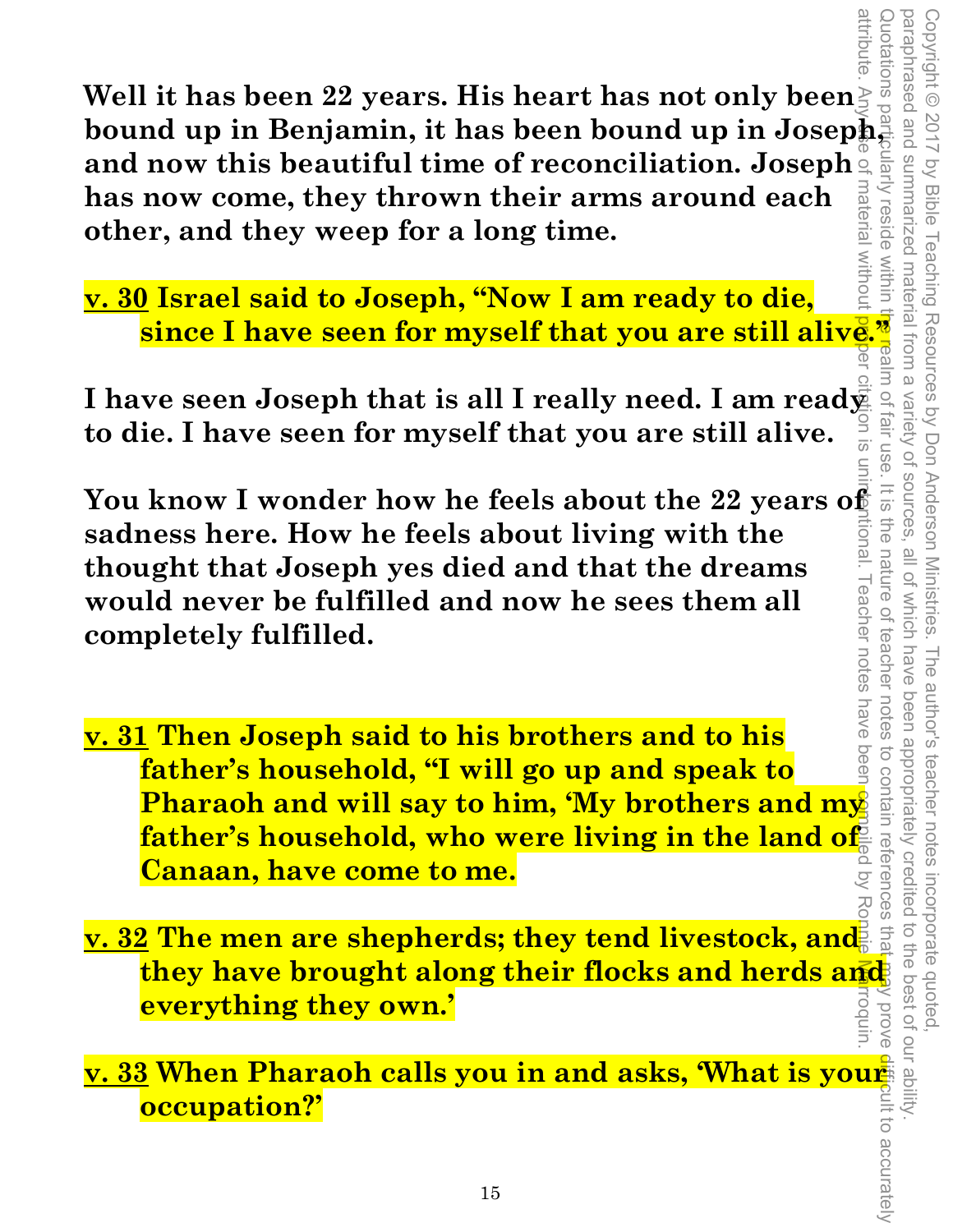**He is prompting them now on what to say.** 

attribute. Any use of **did.'** Then you will be allowed to say.<br> **did.'** Then you should answer, 'Your servants have tended and an interesting the property.<br> **divestock from our boyhood on, just as our fathers**<br> **did.'** Then you will be allowed Inotations particularly **v. 34 you should answer, 'Your servants have tended livestock from our boyhood on, just as our fathers of Goshen, for all shepherds are detestable to the**  within the **Egyptians."** 

attribute. Any use of material without proper citation is unintentional. Teacher notes have been compiled by Ronnie Marroquin. Quotations particularly reside within the realm of fair use. It is the nature of teacher notes to contain references that may prove difficult to accurately **He knows them well. So he says tell them this and then he is going to put you into the rich, arid pastureland**  which is where you want to be located. He has already **made a survey and he knows where the best land is and he wants his family to have the best of the land of**   $\overline{\omega}$ 금<br>이 **Egypt.**  nature o

Copyright © 2017 by Bible Teaching Resources by Don Anderson Ministries. The author's teacher notes incorporate quoted,

Copyright © 2017 by Bible Teaching Resources by Don Anderson Ministries.

paraphrased and summarized material from a variety of sources, all of which have been appropriately credited to the best of our ability.

all of which have

The author's teacher notes incorporate quoted,<br>have been appropriately credited to the best of our ability

to contain references that may prove difficult to accurately

teacher notes

OT SOUITCES

vanety

**47:v. 1 Joseph went and told Pharaoh, "My father and brothers, with their flocks and herds and everything they own, have come from the land of Canaan and are now in Goshen."**  nave

**And they are now in Goshen. He is just giving him a progress report here.**  And they are now in Goshen. He is just giving him a<br>
progress report here.<br>
<u>v. 2</u> He chose five of his brothers and presented them

**before Pharaoh.**  Ronnie Marroquin.

**Now he probably picked out his four oldest brothers plus Benjamin. That would mean that Reuben and Simeon and Levi and Judah and Benjamin were the five.**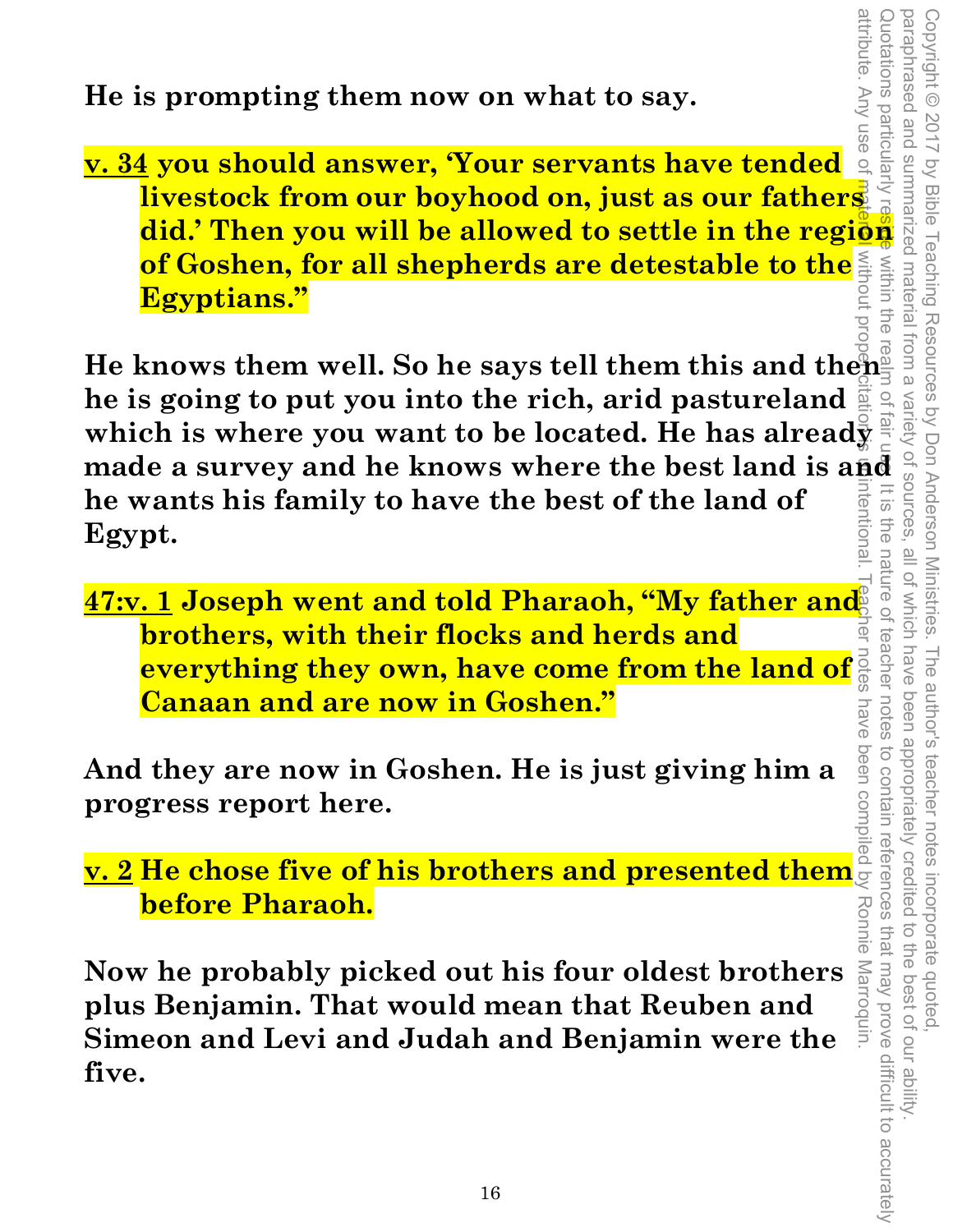- attribute **v. 3 Pharaoh asked the brothers, "What is your <u>occupation?" "Your servants are shepherds," they</u> replied to Pharaoh, "just as our father were."**
- / reside **v. 4 They also said to him, "We have come to live here awhile, because the famine is severe in Canaan and <br>your servants' flocks have no pasture. So now,** in the realm of fair use **your servants' flocks have no pasture. So now,**  prope **please let your servants settle in Goshen."**

**They just come out with it. You know we would really like to settle in the land of Goshen since we are involved in livestock operation.** 

Copyright © 2017 by Bible Teaching Resources by Don Anderson Ministries. The author's teacher notes incorporate quoted,

The author's teacher notes incorporate quoted

been appropriately credited

 $\overline{a}$ 

the best of our ability

paraphrased and summarized material from a variety of sources, all of which have been appropriately credited to the best of our ability.

all of which have

 $\frac{1}{2}$ 

paraphrased and summarized material from a variety of sources

Wortations particularly

Copyright © 2017 by Bible Teaching Resources by Don Anderson Ministries.

- **v. 5 Pharaoh said to Joseph, "Your father and your brothers have come to you,**
- attribute. Any use of material without proper citation is unintentional. Teacher notes have been compiled by Ronnie Marroquin. Quotations particularly reside within the realm of fair use. It is the nature of teacher notes to contain references that ma<u>y pr</u>ove difficult to accurately the nature of **v. 6 and the land of Egypt is before you; settle your**  teache **father and your brothers in the best part of the land. Let them live in Goshen. And if you know any among them with special ability, put them in charge of my own livestock."**

**Oh he is gracious. Any of the boys want a job working for the government, I would love to have them taking care of my own livestock.**  Ronne

**v. 7 Then Joseph brought his father Jacob in and presented him before Pharaoh. After Jacob blessed Pharaoh,** 

**Why? Because of all that he had done for his son over the years. Here is a man with a heart filled with**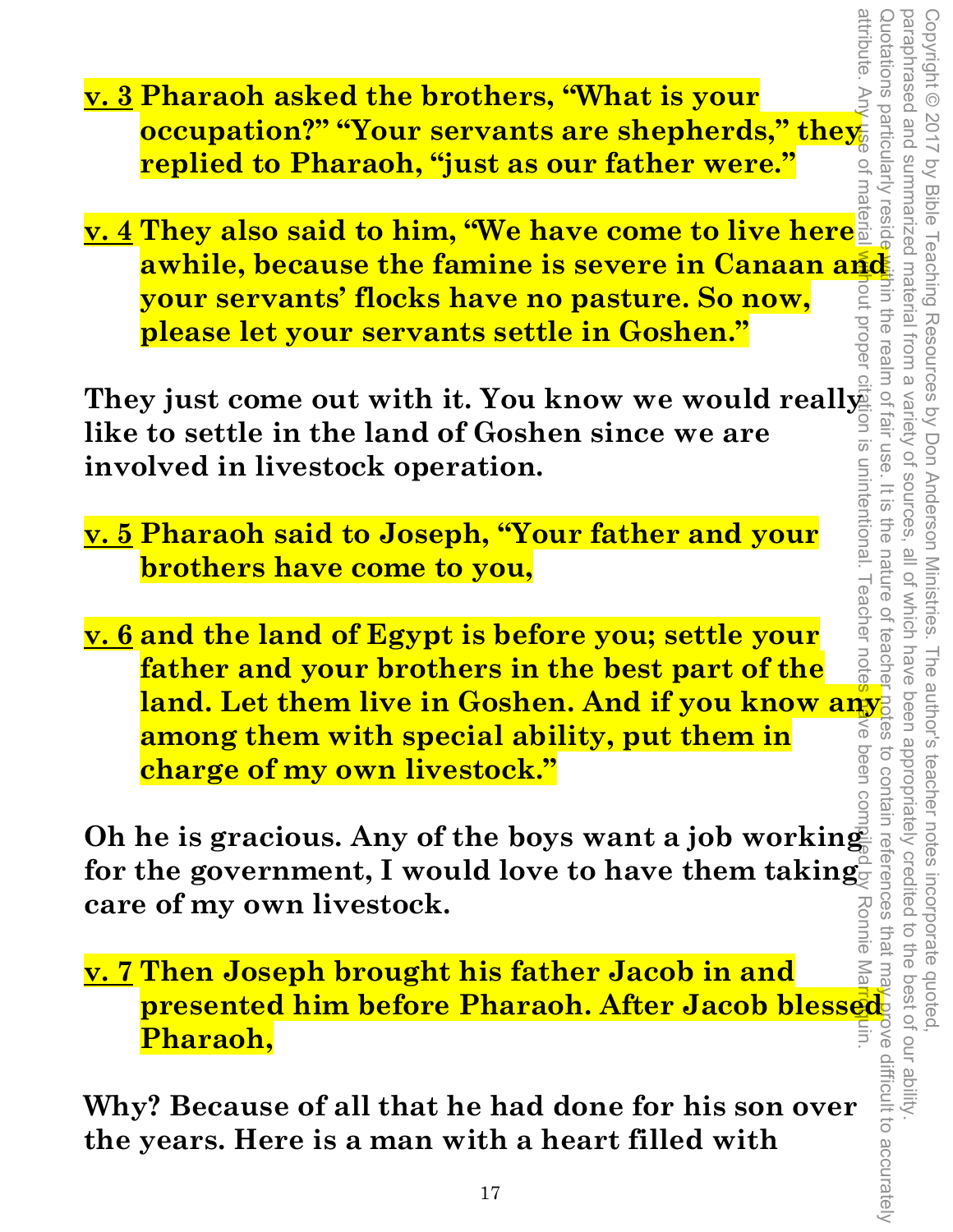**gratitude. And he comes in and very humbly blesses Pharaoh for the part he has played in making life so beautiful for Joseph.** 

**v. 8 Pharaoh asked him, "How old are you?"** 

Any use of material withou **pilgrimage are a hundred and thirty. My years have v. 9 And Jacob said to Pharaoh, "The years of my PET CITATION IS been few and difficult, and they do not equal the years of the pilgrimage of my fathers."** 

**What a humble statement. That is according to the protocol of the day. This is court protocol for a man**  $\mathrm{t}\bar{\mathbf{\sigma}}$ humbly come in and say well my years have been few<sup> $\bar{\tilde{S}}$ </sup> and they have not reached the years of those who been **before me and they have been hard and difficult.**  And so he is just following the normal patterns of the day. And his life certainly has been difficult. **day. And his life certainly has been difficult.** 

- **v. 10 Then Jacob blessed Pharaoh and went out from his presence.**
- **v. 11 So Joseph settled his father and his brothers in Egypt and gave them property in the best part of the land, the district of Rameses, as Pharaoh directed.**

**Rameses is a city that is in the land of Goshen. It is right in the Nile River delta region. You know where all the tentacles of the Nile go out as it flows into the Mediterranean Sea. It is 25 miles south of the Mediterranean Sea. It is 75 miles north of Memphis or**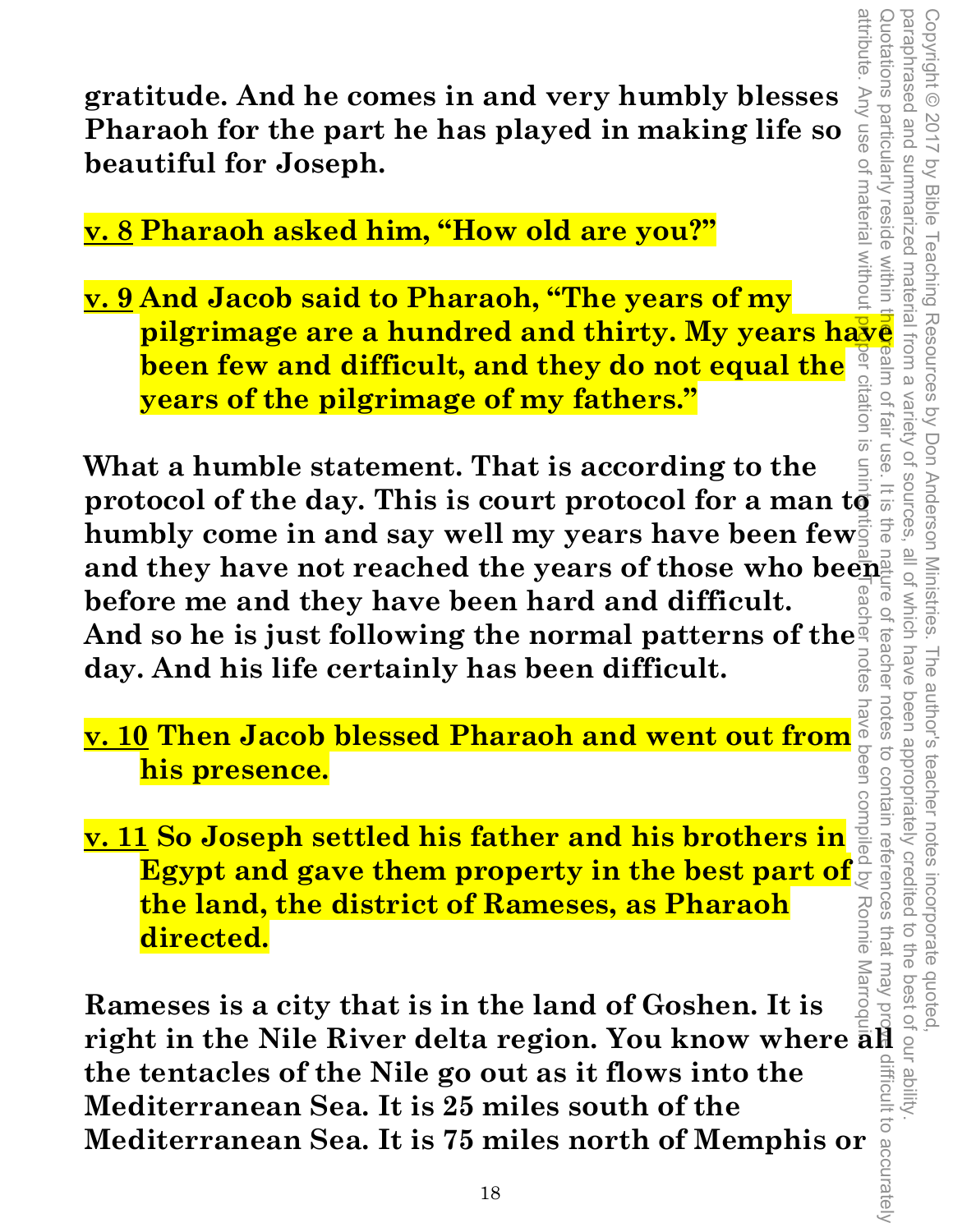**the region where Joseph is located at this time. So they come south and turned west under the Mediterranean are about 75 miles apart but they have got 25 miles to the Mediterranean Sea. So from Hebron they have sea and have come down here now to Rameses is the**  without proper citat **place that Pharaoh has ordered for them to begin taking up residence.** 

**Now notice Joseph does not stop there.** 

**v. 12 Joseph also provided his father and his brothers and all his father's household with food, according to the number of their children.**  tent

Copyright © 2017 by Bible Teaching Resources by Don Anderson Ministries. The author's teacher notes incorporate quoted,

The author's teacher notes

incorporate quoted,<br>edited to the best of our ability

by Bible Teaching Resources by Don Anderson Ministries.

paraphrased and summarized material from a variety of sources, all of which have been appropriately credited to the best of our ability.

all of which have

paraphrased and Copyright © 2017

summarized material

trom a

variety of sources

Tair

ine

nature o

teache

**v. 13 There was no food, however, in the whole region**  eache **because the famine was severe; both Egypt and Canaan wasted away because of the famine.** 

**What is that telling you? You see these are the final five**  What is that telling you? You see these are the final five prears. Remember he said in the last study you have five and more of famine? Well they are in it now. Canaan is<br>wasting away. They would have died up there.<br>Everyb **more of famine? Well they are in it now. Canaan is wasting away. They would have died up there. Everybody around them seems to be dying. But what is happening to them. Joseph has made adequate allowances for grain to take care of all of these people and so during these five years he is making grain appropriations north to Rameses on a regular basis to take care of them.**  Quotations particularly reside within the realm of fair use. It is the nature of teacher notes to contain references that may prove difficult to accurately attribute. Any use of material without proper citation is unintentional. Teacher notes have been compiled by Ronnie Marroquin.

**"There was no food in the whole region because the famine was severe."**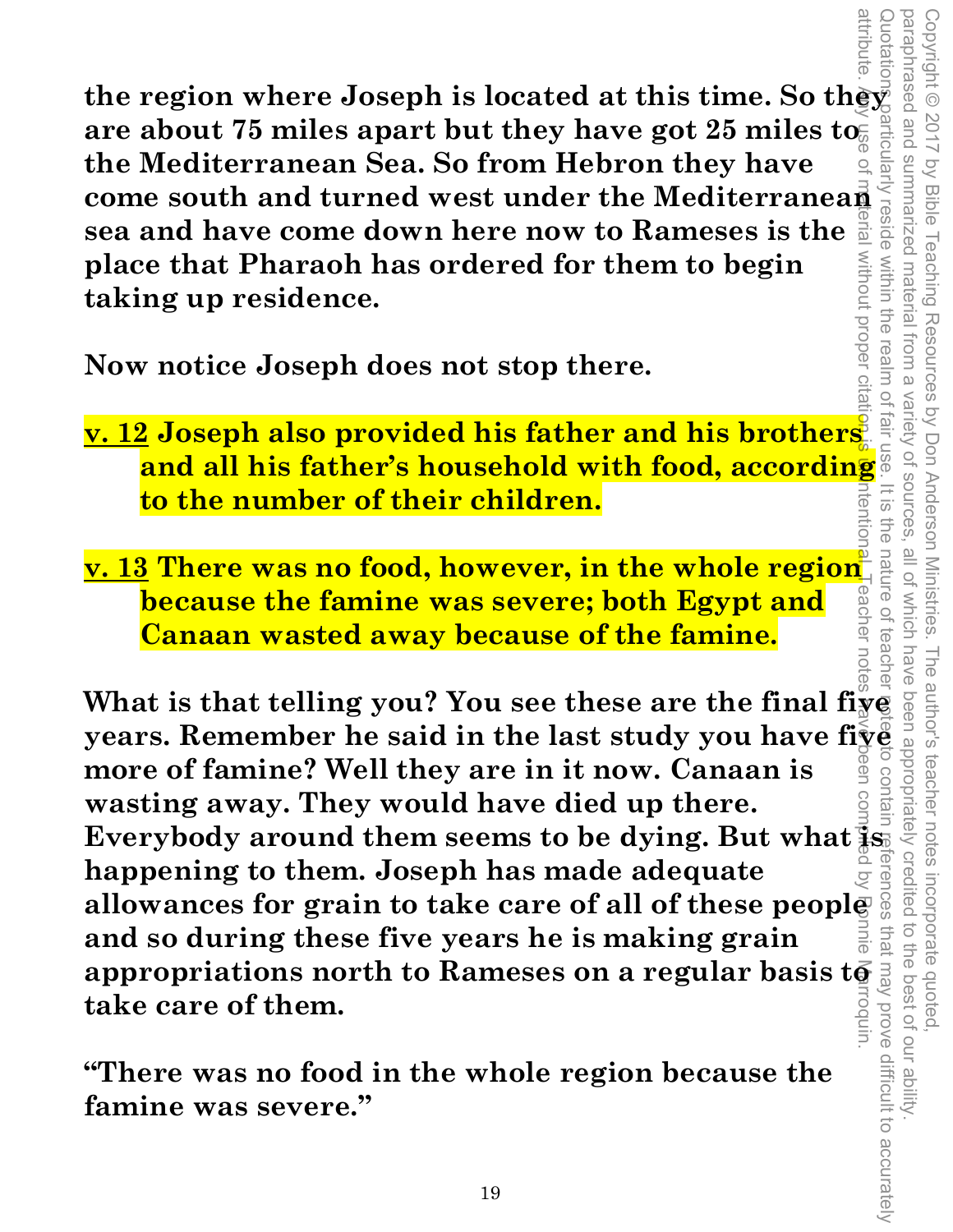**v. 14 Joseph collected all the money that was to be found in Egypt and Canaan in payment for the grain they were buying, and he brought it to Pharaoh's palace.** 

**Joseph is not involved in any federal give-away programs. He does not give the grain away. He sells it to them and now they are running out of money.** 

ration is uninter **v. 15 When the money of the people of Egypt and Canaan was gone, all Egypt came to Joseph and said, "Give us food. Why should we die before your property of the state of the state of the state of the state of the state of the state of the state of the state of the state of the state of the state of the state of th eyes? Our money is used up."** 

Copyright © 2017 by Bible Teaching Resources by Don Anderson Ministries. The author's teacher notes incorporate quoted,

paraphrased and summarized material from a variety of sources, all of which have been appropriately credited to the best of our ability.

 $\frac{1}{10}$ 

notes

Copyright © 2017 by Bible Teaching Resources by Don Anderson Ministries. The author's teacher notes incorporate quoted,<br>paraphrased and summarized material from a variety of sources, all of which have been appropriately c

Quotations particularly reside within the realm of fair use

attribute. Any use of material without proper citation is unintentional. Teacher notes have been compiled by Ronnie Marroquin. In other words, it is now time for you to give us during  $\frac{1}{2}$ <br>the remaining period of time food since we are **the remaining period of time food since we are**  iotes **starving.**  have

**kind of a program.** 

Now would you notice Joseph will have no part in that<br>
kind of a program.<br>
<u>v. 16</u> "Then bring your livestock," said Joseph. "I will  $\frac{1}{2}$ <br>
sell you food in exchange for your livestock, since<br>
your money is gone."<br>
Do **v. 16 "Then bring your livestock," said Joseph. "I will sell you food in exchange for your livestock, since your money is gone."** 

Quotations particularly reside within the realm of fair use. It is the nature of teacher notes to contain references that may prove difficult to accurately nnponne Marroquin **Do you think they would be excited about that proposal? I think yes and the reason I do is that the**  livestock is an added burden to them at a time of crisis. **And they are willing to turn their livestock over for**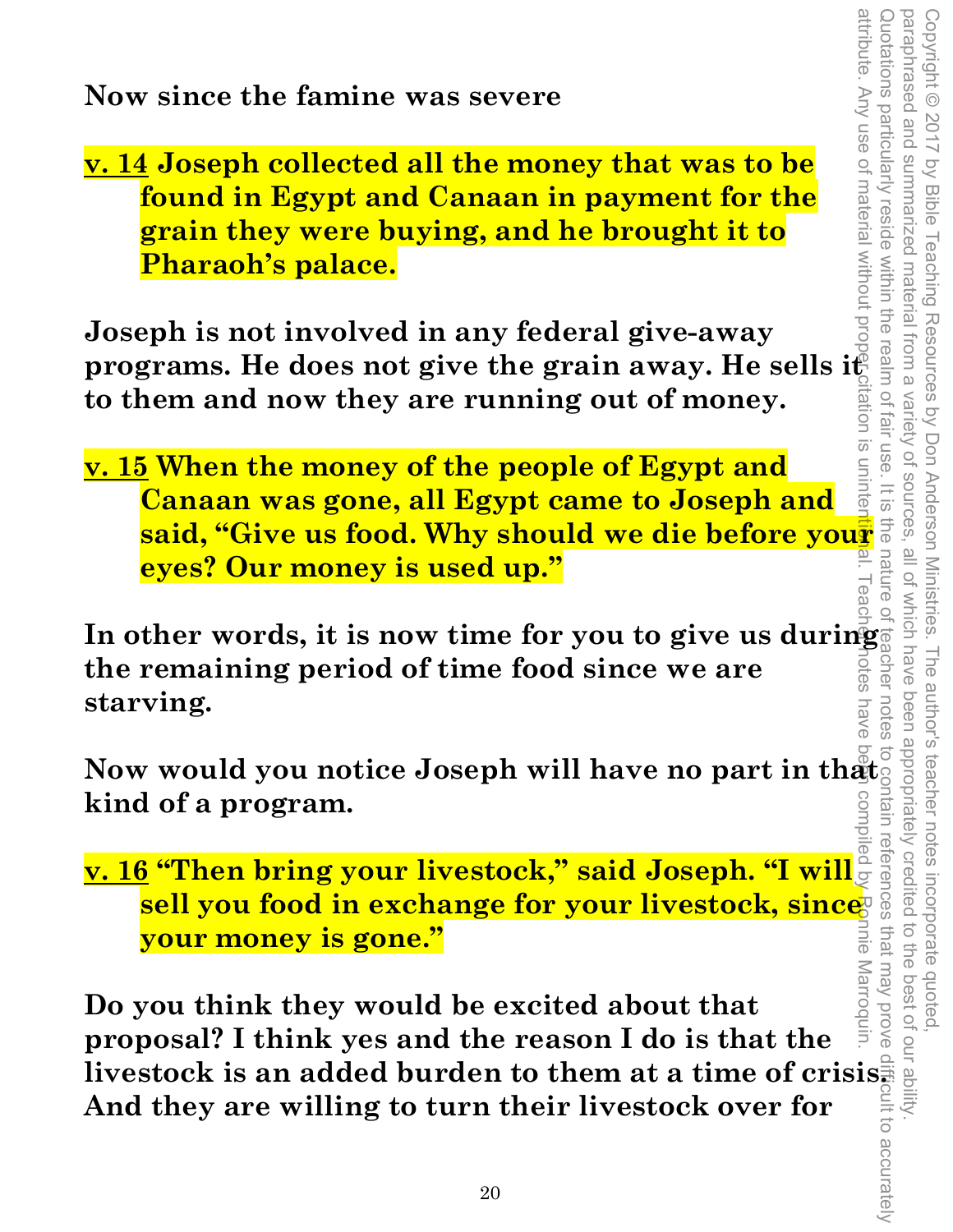**that purpose of having food to sustain them. It is a good and proposal.** articularly **proposal.** 

**Joseph just said I am really helping you. I am taking the burden of your livestock. I am not violating your dignity. I am letting you pay for grain that you are receiving. And so the livestock. I am not violating your dignity. I am letting you pay for grain that you are receiving. And so the livestock becomes the next thing set**  $\mathbf{v}$ **. 17 So they brought their livestock to Jose** 

attribute. Ay use of material witho**on proper citation is** unintentional. Teacher note<mark>s have </mark>been compiled by Ronnie Marroqui**o v. 17 So they brought their livestock to Joseph, and he gave them food in exchange for their horses, their**   ${\bf sheep}$  and goats, their cattle and donkeys. And he **brought them through that year with food in**  unintentional **exchange for all their livestock.** 

Copyright © 2017 by Bible Teaching Resources by Don Anderson Ministries. The author's teacher notes incorporate quoted,

The author's teacher notes

been appropriately credited

Copyright © 2017 by Bible Teaching Resources by Don Anderson Ministries.

summarized material from a

 $\supseteq$ 

fair use

 $=$   $\frac{1}{2}$ 

ine<br>a

nature of

teachel

leache

paraphrased and summarized material from a variety of sources, all of which have been appropriately credited to the best of our ability.

all of which have

Variety of sources

**Now their finances are gone, their livestock is gone, what else have they got left?** 

**v. 18 When that year was over, they came to him the following year and said, "We cannot hide from our lord the fact that since our money is gone and our livestock belongs to you, there is nothing left for our lord except our bodies and our land.** 

**Well Joseph said, "Then let's go for the land. Let's get into a real estate exchange program here. That is the next thing." Example 201 money is gone and our livestock belongs to you, there is nothing left for a space our lord except our bodies and our land.**<br>
<br> **a** Joseph said, "Then let's go for the land. Let's get<br>  $\alpha$  a real estate exchan

**v. 19 Why should we perish before your eyes -- we and**  I Joseph said, "Then let's go for the land. Let's get<sub>y as a</sub><br>
intrinsed a real estate exchange program here. That is the  $\frac{1}{2}$  of  $\frac{1}{2}$ <br> **thing."**<br> **Pour land we perish before your eyes – we and as well? Buy us a Pharaoh. Give us seed so that we may live and not**  $\frac{2}{\pi}$ **<br>die, and that the land may not become desolate."**<br><sup>21</sup> **die, and that the land may not become desolate."**  Quotations particularly reside within the realm of fair use. It is the nature of teacher notes to contain references that may prove difficult to accurately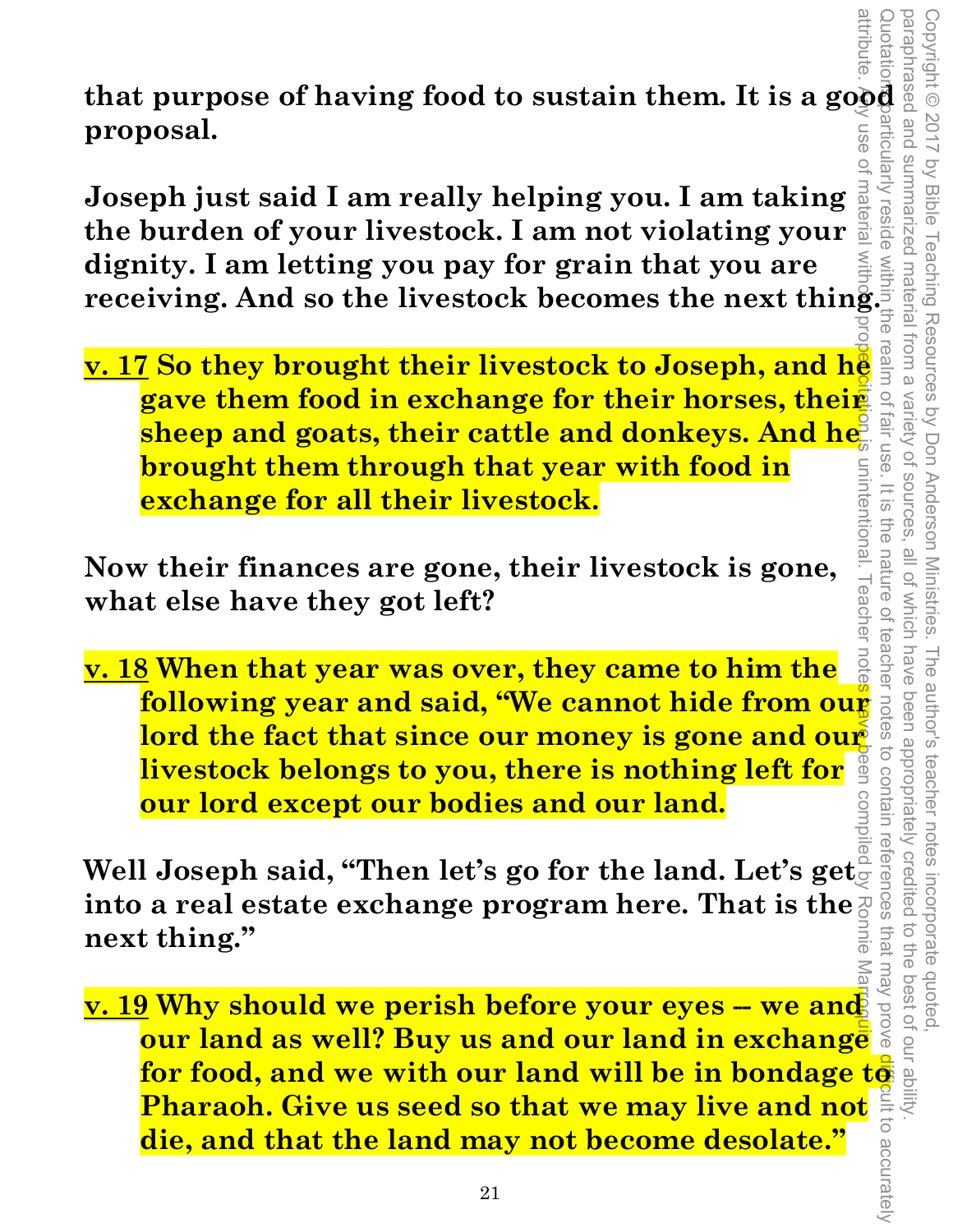**The proposal seemed good to Joseph.** 

- **v. 20 So Joseph bought all the land in Egypt for Pharaoh. The Egyptians, one and all, sold their**  fields because the famine was too severe for them **The land became Pharaoh's,**
- **v. 21 And Joseph reduced the people to servitude, from one end of Egypt to the other.**
- **v. 22 However, he did not buy the land of the priests, because they received a regular allotment from Pharaoh, and had food enough from the allotment and propen to the model of the state of their land.**<br> **Pharaoh gave them. That is why they did not sell**  $\frac{1}{n}$  and **their land. Pharaoh gave them. That is why they did not sell their land.**
- **v. 23 Joseph said to the people, "Now that I have is seed for you so you can plant the ground.**

**The five years are over and he knows it. And now he says, "Here is seed. Go plant it and get ready to care." But watch this.** 

**bought you and your land today for Pharaoh, here is seed for you so you can plant the ground.**<br> **five years are over and he knows it. And now here also a set of the seed. Go plant it and get ready to care.**<br> **here is seed v. 24 But when the crop comes in, give a fifth of it to Pharaoh. The other four-fifths you may keep as s, "Here is seed. Go plant it and get ready to care.**<br> **seed the fields and as food for yourselves and a space of the fields and as food for yourselves and**  $\frac{1}{2}$ **<br>
<b>Seed for the fields and as food for yourselves and \ your households and your children."** 

**Joseph handles five years of economic crisis in an incredible way and he comes back to them and says**  attribute. Any use of materia attribute. Any use of material <mark>wit</mark>hout proper citation is unintenti**on**al. Teacher notes <mark>de</mark> ve been compiled by Ronnie Marroquin. Quotations particularly reside within the realm of fair use. It is the nature of teacher notes to contain references that may prove difficult to accurately paraphrased and paraphrased and summarized material from a variety of sources, all of which have been appropriately credited to the best of our ability. Copyright © 2017 by Bible Teaching Resources by Don Anderson Ministries. The author's teacher notes incorporate quoted, Copyright © 2017 by Bible Teaching Resources by Don Anderson Ministries. Wotations particularly summarized material from a variety of sources reside within the of fair use  $\overline{\varpi}$  $\equiv$  $\frac{1}{2}$ all of Which have reacher The author's teacher notes been appropriately credited peer i incorporate quoted,<br>redited to the best of our ability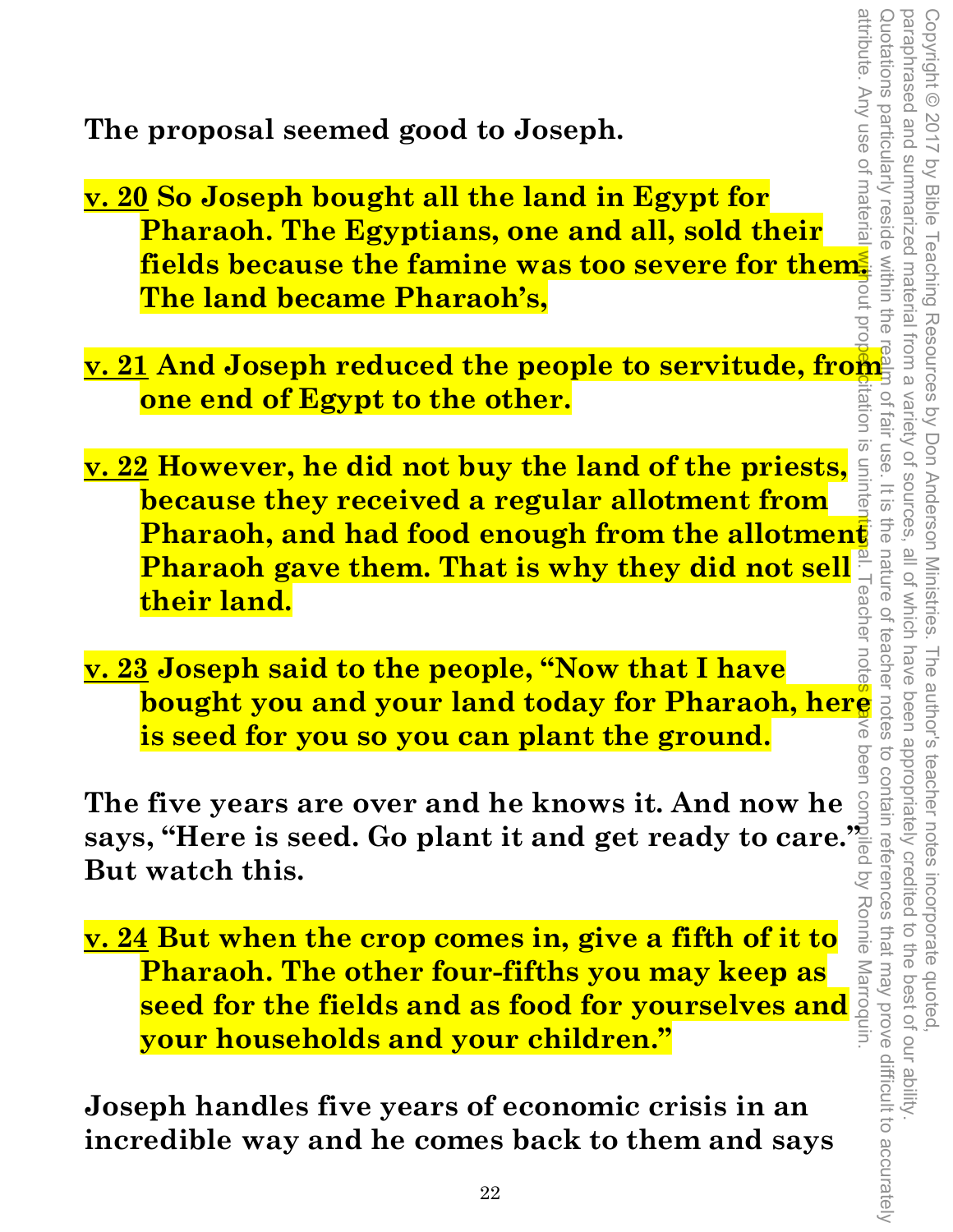attribute. Any use of material without proper citation is unintentional. Teacher notes have been compiled by Ronnie Marroquin. Quotations particularly reside within the realm of fair use. It is the nature of teacher and test to contain references that may prove difficult to accurately paraphrased and paraphrased and summarized material from a variety of sources, all of which have been appropriately credited to the best of our ability. Copyright © 2017 by Bible Teaching Resources by Don Anderson Ministries. The author's teacher notes incorporate quoted,  $\frac{1}{10}$  $\overline{O}$  $2000$ beer npiled by Ronnie Marroquin n references that may prove difficult to accurately

**now we are going to institute a tax for the land of Egypt. And what do they say? Out of great gratitude. Look at verse 25.** 

**v. 25 "You have saved our lives," they said. "May we find favor in the eyes of our lord; we will be in bondage to Pharaoh."** 

**We appreciate this, with thankful hearts that you have brought us through this very difficult time. Thank you all for it.**<br> **for it.**<br>  $\frac{1}{\frac{3}{5}}$ **for it.**  <u>ಸ</u>

**These fellows come through five years of crisis and**  they say, "You saved our lives and we would be glad t**o**  $^{\circ}$ **be servants of Pharaoh for the rest of our lives."** 

- **v. 26 So Joseph established it as a law concerning land in Egypt -- still in force today -- that a fifth of the produce belongs to fractually help and the present of the land of**  $\frac{1}{2}$  **and**  $\frac{1}{2}$  **was only the land of**  $\frac{1}{2}$  **and**  $\frac{1}{2}$  **and**  $\frac{1}{2}$  **and**  $\frac{1}{2}$  **and**  $\frac{1}{2}$  **and**  $\frac{1}{2}$  **and**  $\frac{1}{2}$  **and**  $\frac{1}{2}$  **a the priests that did not become Pharaoh's.**
- **v. 27 Now the Israelites settled in Egypt in the region of Goshen. They acquired property there and were fruitful and increased greatly in number.**

**That is just a beautiful picture of flourishing in the center of God's will.** 

**v. 28 Jacob lived in Egypt seventeen years, and the years of his life were a hundred and forty-seven.**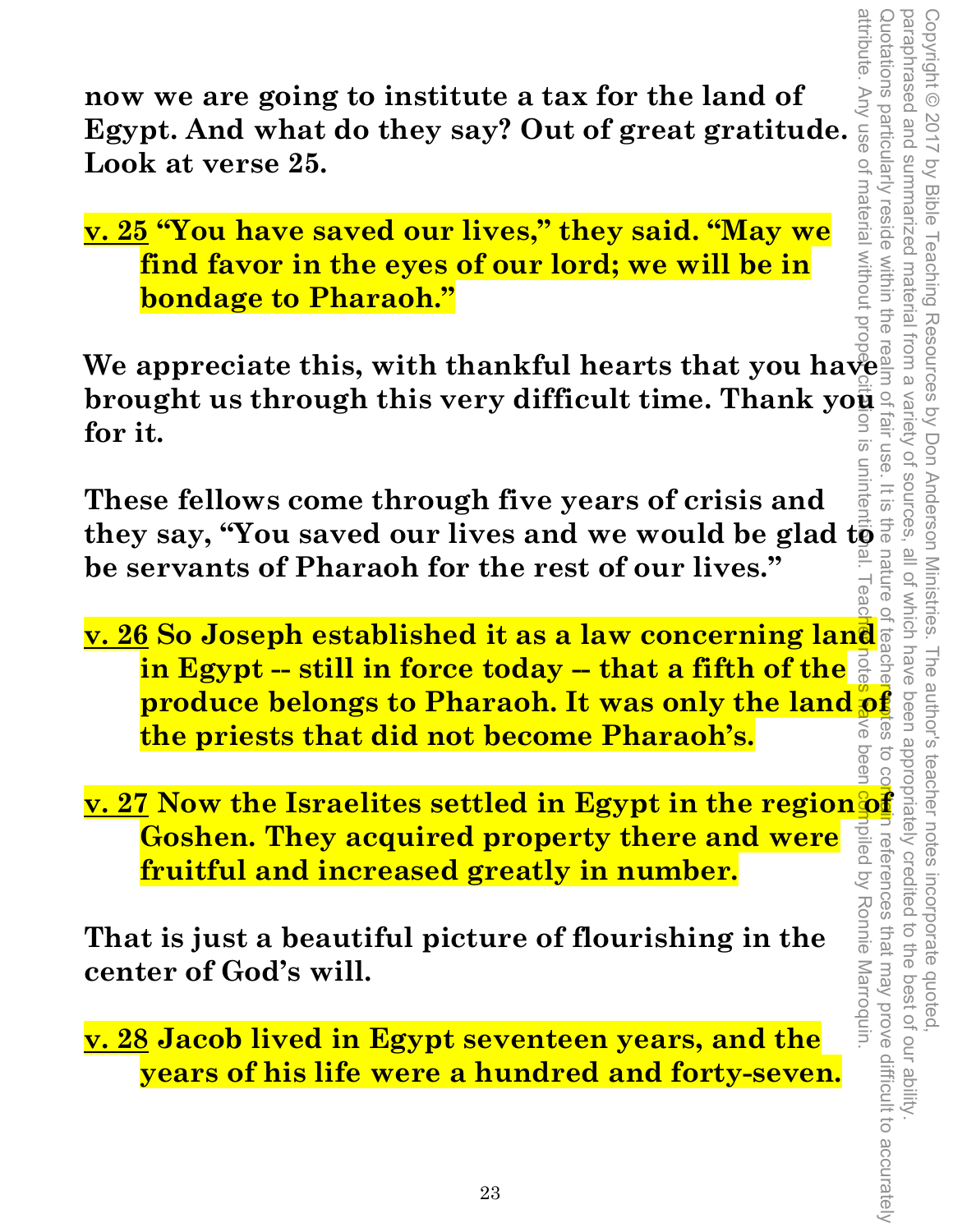attribute. Any use of material without proper citation is unintentional. Teacher notes have been compiled by Ronnie Marroquin. suotations **v. 29 When the time drew near for Israel to die, he called for his son Joseph and said to him, "If I have found favor in your eyes, put your hand under my thigh and promise that you will show me kindness and faithfulness. Do not bury me in Egypt,<br>and faithfulness. Do not bury me in Egypt,<br>as been 17 years. He has had 5 bad ye Example 12 Conservant UP: Basically old Jacob is coming to Joseph and says do not <br>
<b>Basically old Jacob is coming to Joseph and says do not**<br> **Basically old Jacob is coming to Joseph and says do not**<br> **Basically old J found favor in your eyes, put your hand under my and faithfulness. Do not bury me in Egypt,** 

**MITDOUT It has been 17 years. He has had 5 bad years and 12 good years. He is 147 years old now. And it comes the time to face physical demise.** 

**bury me out on the lone prairie you know. I do not want to be here. I want to be buried back there.** 

**v. 30 but when I rest with my fathers, carry me out of Egypt and bury me where they are buried."** 

Copyright © 2017 by Bible Teaching Resources by Don Anderson Ministries. The author's teacher notes incorporate quoted,

The author's teacher notes

all of which nature

have

been appropriately creditec

to contain referer

 $\overline{\omega}$ ÷<br>O by Bible Teaching Resources by Don Anderson Ministries.

attribute

paraphrased and Copyright © 2017

**v. 31 "swear to me," he said. Then Joseph swore to him, and Israel worshiped as he leaned on the top of his staff.**  notes

**That is the one thing that makes Jacob famous in the**  compiled by **book of Hebrews.** 

**He is seen in Hebrews 11:21**

By faith Jacob, when he was dying, blessed each  $\frac{1}{Q}$ the sons of Joseph, and worshiped, leaning on the may prove **top of his staff."** 

Quotations particularly reside within the realm of fair use. It is the nature of teacher notes to contain references that may prove difficult to accurately paraphrased and summarized material from a variety of sources, all of which have been appropriately credited to the best of our ability. incorporate quoted,<br>edited to the best of our ab **We saw him offering sacrifices at the beginning of the study when he came out of Beersheba wanting to know that this was the will of God. Now through the 17 years**  curately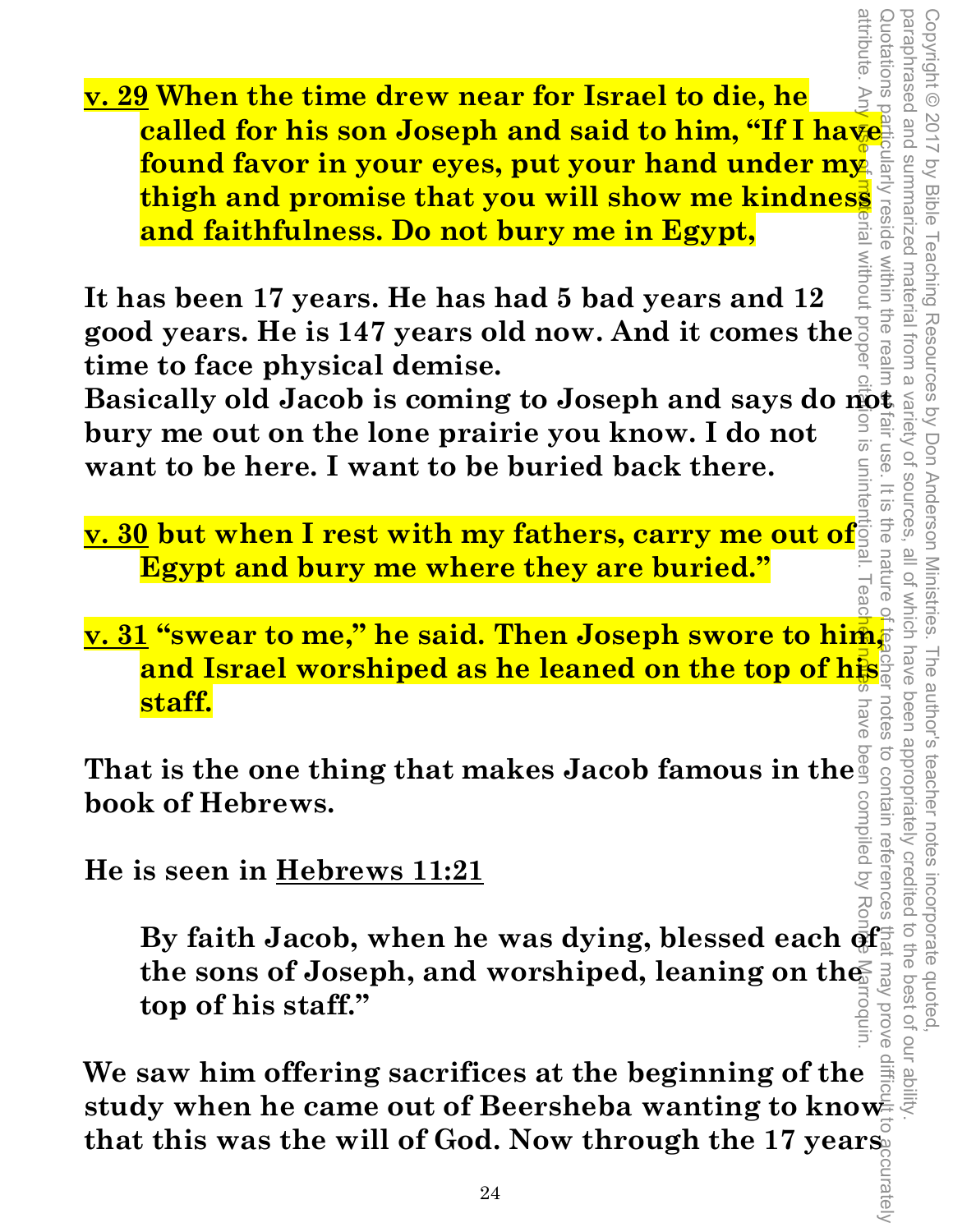attribute attribute. Any use of material without proper citation is unintentional. Teacher notes have been compiled by Ronnie Marroquin. Quotations particularly reside within the realm of fair use. It is the nature of teacher notes to contain references that may prove difficult to accurately paraphrased and summarized material from a variety of sources, all of which have been appropriately credited to the best of our ability. Copyright © 2017 by Bible Teaching Resources by Don Anderson Ministries. The author's teacher notes incorporate quoted, one besenderace Copyright @ 2017 by Bible nateria Teaching material from a Resources by Don Anderson Ministries. Vaniety OT SOUITCES all of Which have The author's teacher notes may prove difficult to accurately larroquin

**God has been faithful. Overwhelmingly he has been blessed and flourished and prospered in the land of Egypt these 17 wonderful years at the end of his life. He is worshipping on the top of his staff.** 

**Eight lessons that come out of those two chapters.** 

- LESSON #1: Jacob wants to be certain that he is in **the center of God's will in leaving the land. It never hurts to test when you are getting ready to make decisions to be sure that it is in fact the will of God. So he stops to offer sacrifices to God.**
- **LESSON #2: The Lord will speak to our fears through His Word. When you find yourself fearful and afraid turn to the promises of the Word of God and He will speak to those fears through the Word.**
- **LESSON #3: The Lord always gives the best to those who leave the choice with Him. Great thought that comes out of that chapter. LESSON #3:** The Lord always gives the best to those seem who leave the choice with Him. Great thought that  $\frac{1}{2}$  comes out of that chapter.<br>LESSON #4: Oh, what peace and blessing come when
- **we surrender to God's eternal purpose. These 17 we surrender to God's eternal purpose. These 17**  $g$  **is a simple pears have been incredible for them in the center of**  $f$  **and**  $f$  **and**  $f$  **and**  $f$  **and**  $f$  **and**  $f$  **and**  $f$  **and**  $f$  **and**  $f$  **and**  $f$  **and**  $f$  **and**  $f$  **and**  $f$  **and God's will.**
- **LESSON #5: Joseph cares for his father in his old age.**
- **LESSON #6: There were no federal give-away programs during the time of economic crisis.**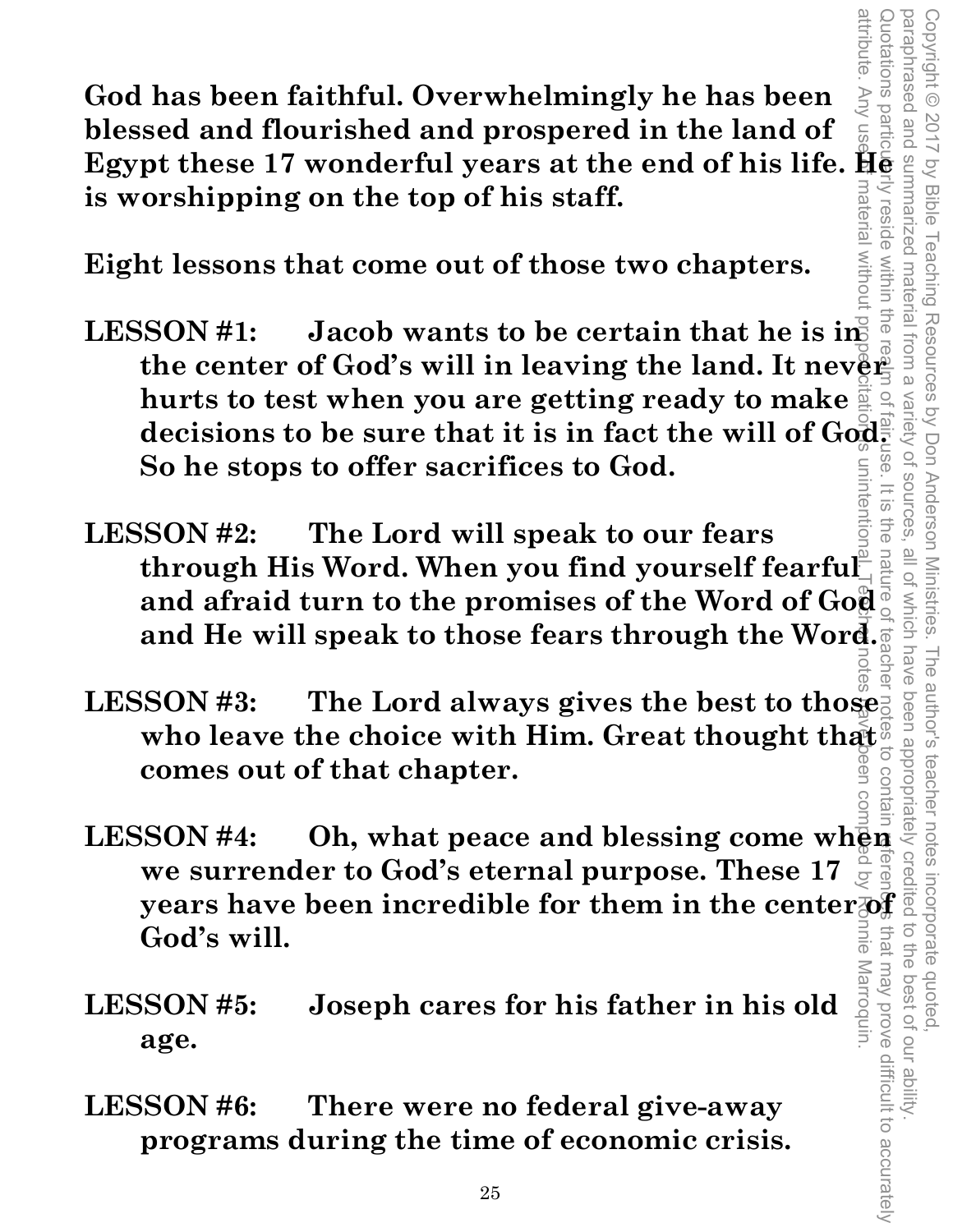Quotations particularly reside within the realm of fair use. It is the nature of teacher notes to contain references that may prove difficult to accurately paraphrased and summarized material from a variety of sources, all of which have been appropriately credited to the best of our ability attribute. Any use of material without proper citation is unintentional. Teacher notes have been compiled by Ronnie Marroquin. Quotations particularly reside within the realm of fair use. It is the nature of teacher notes to contain references that may prove difficult to accurately paraphrased and summarized material from a variety of sources, all of which have been appropriately credited to the best of our ability. Copyright © 2017 by Bible Teaching Resources by Don Anderson Ministries. The author's teacher notes incorporate quoted Copyright © 2017 by Bible Teaching Resources by Don Anderson Ministries. The author's teacher notes incorporate quoted,

**And I made lesson number 7 the same statement that was made by the citizens to Joseph.** 

**LESSON #7: We too shall say when we get to glory, "You have saved our lives."** 

**LESSON #8: In this passage we see Jacob seeking the will of God and worshipping God, leaning on the top of his staff.**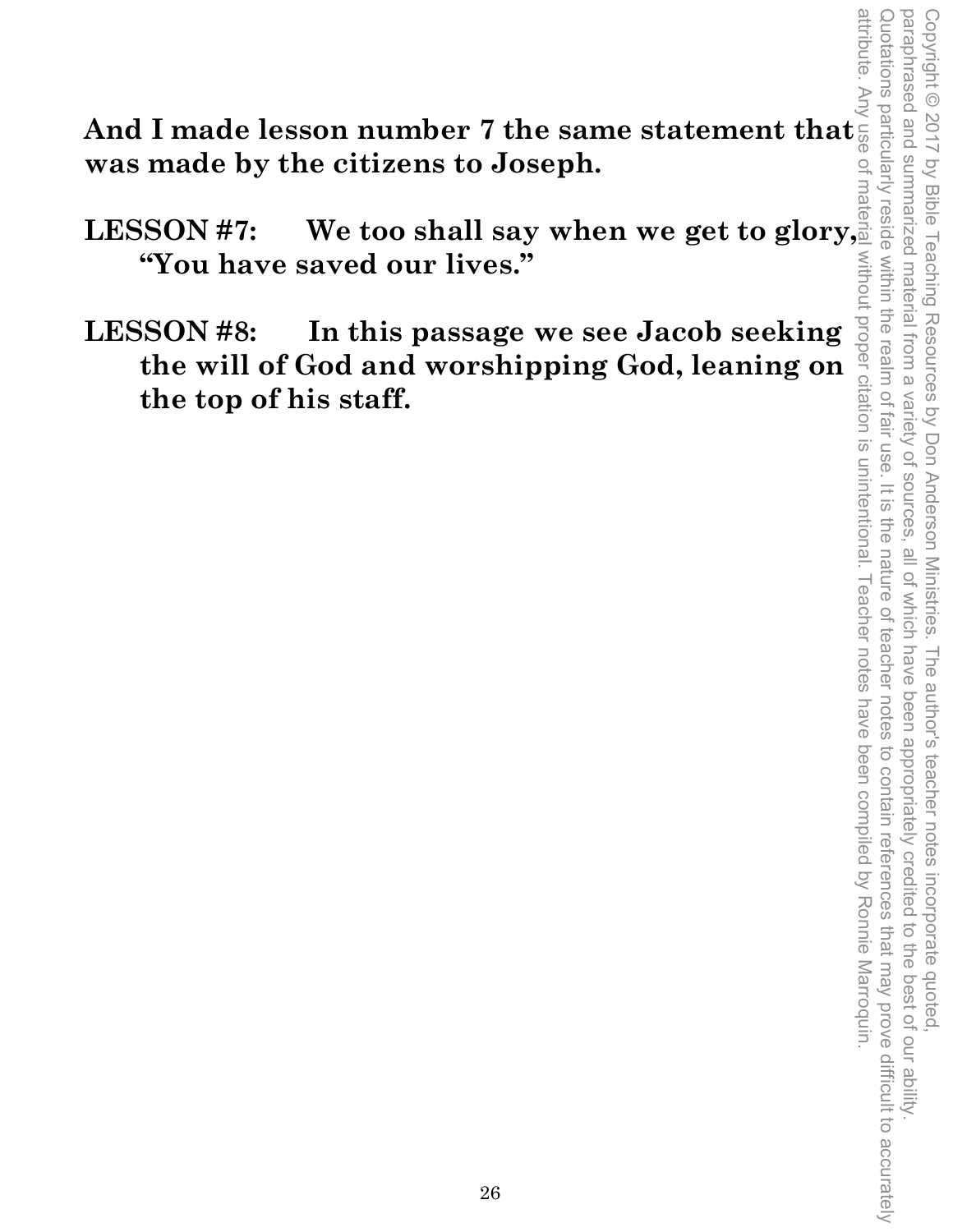## **STUDIES IN THE LIFE OF JOSEPH STUDY NUMBER NINE - GENESIS 46:1-47:31 NOTES**

**v. 1 So Israel set out with all that was his, and when he reached Beersheba, he offered sacrifices to the God of his father Isaac. v. 2 And God spoke to Israel in a vision at night and said, "Jacob! Jacob!" "Here I am," he replied.** 

**v. 3 "I am God, the God of your father," he said. "Do not be afraid to go down to Egypt, for I will make you into a great nation there.** 

**v. 4 I will go down to Egypt with you, and I will surely bring you back again. And Joseph's own hand will close your eyes."** 

**v. 5 Then Jacob left Beersheba, and Israel's sons took their father Jacob and their children and their wives in the carts that Pharaoh had sent to transport him.** 

**v. 6 They also took with them their livestock and the possessions they had acquired in Canaan, and Jacob and all his offspring went to Egypt. v. 7 He took with him to Egypt his sons and grandsons and his** 

**daughters and granddaughters—all his offspring. v. 8 These are the names of the Israelites (Jacob and his descendants)** 

**who went to Egypt: Reuben the firstborn of Jacob.** 

**v. 9 The sons of Reuben: Hanoch, Pallu, Hezron and Carmi.** 

**v.10 The sons of Simeon: Jemuel, Jamin, Ohad, Jakin, Zohar and Shaul the son of a Canaanite woman.** 

**v.11 The sons of Levi: Gershon, Kohath and Merari.** 

**v.12 The sons of Judah: Er, Onan, Shelah, Perez and Zerah (but Er and Onan had died in the land of Canaan). The sons of Perez: Hezron and Hamul.** 

**v.13 The sons of Issachar: Tola, Puah, Jashub and Shimron.** 

**v.14 The sons of Zebulun: Sered, Elon and Jahleel.** 

**v.15 These were the sons Leah bore to Jacob in Paddan Aram, besides his daughter Dinah. These sons and daughters of his were thirty-three in all.** 

**v.16 The sons of Gad: Zephon, Haggi, Shuni, Ezbon, Eri, Arodi and Areli.** 

**v.17 The sons of Asher: Imnah, Ishvah, Ishvi and Beriah. Their sister was Serah. The sons of Beriah: Heber and Maikiel.** 

**v.18 These were the children born to Jacob by Zilpah, whom Laban had given to his daughter Leah—sixteen in all.** 

**v.19 The sons of Jacob's wife Rachel: Joseph and Benjamin.** 

**v.20 in Egypt, Manasseh and Ephraim were born to Joseph by Asenath daughter of Potiphera, priest of On.** 

**v.21 The sons of Benjamin: Bela, Beker, Ashbel, Gera, Naaman, Ehi, Rosh, Muppim, Huppim and Ard.** 

**v.22 These were the sons of Rachel who were born to Jacob—fourteen in all.** 

**v.23 The son of Dan: Hushim.** 

**v.24 The sons of Naphtali: Jahziel, Guni, Jezer and Shillem.** 

**v.25 These were the sons born to Jacob by Bilhah, whom Laban had given to his daughter Rachel—seven in all.** 

**v.26 All those who went to Egypt with Jacob—those who were his direct descendants, not counting his sons' wives—numbered sixty-six persons.**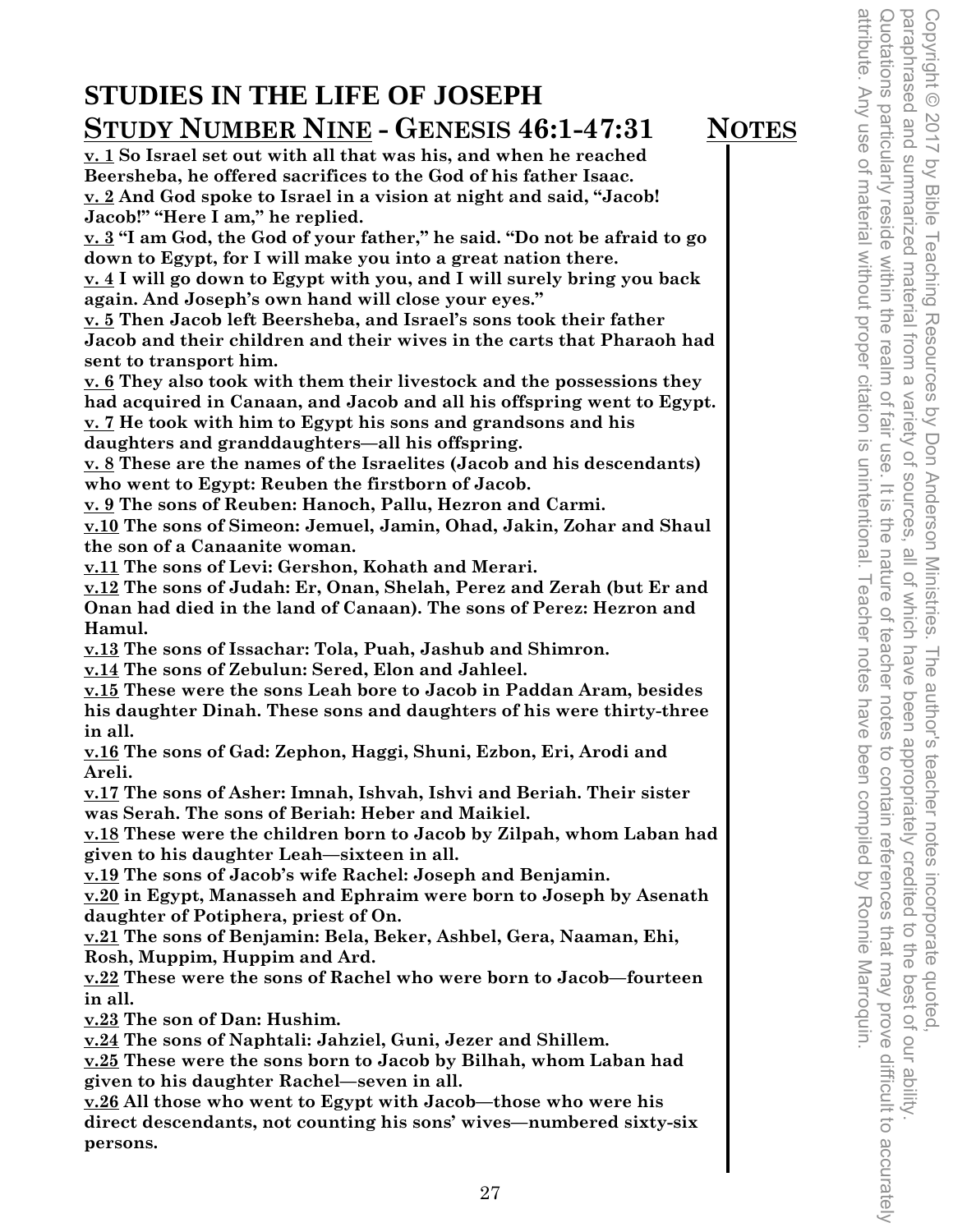**v.27 With the two sons who had been born to Joseph in Egypt, the members of Jacob's family, which went to Egypt, were seventy in all. v.28 Now Jacob sent Judah ahead of him to Joseph to get directions to** 

**Goshen. When they arrived in the region of Goshen, v.29 Joseph had his chariot made ready and went to Goshen to meet his father Israel. As soon as Joseph appeared before him, he threw his arms around his father and wept for a long time.** 

**v.30 Israel said to Joseph, "Now I am ready to die, since I have seen for myself that you are still alive."** 

**v.31 Then Joseph said to his brothers and to his father's household, "I will go up and speak to Pharaoh and will say to him, 'My brothers and my father's household, who were living in the land of Canaan, have come to me.** 

**v.32 The men are shepherds; they tend livestock, and they have brought along their flocks and herds and everything they own.' v.33 When Pharaoh calls you in and asks, 'What is your occupation?' v.34 you should answer, 'Your servants have tended livestock from our boyhood on, just as our fathers did.' Then you will be allowed to settle in the region of Goshen, for all shepherds are detestable to the Egyptians."** 

**47:v. 1 Joseph went and told Pharaoh, "My father and brothers, with their flocks and herds and everything they own, have come from the land of Canaan and are now in Goshen."** 

**v. 2 He chose five of his brothers and presented them before Pharaoh. v. 3 Pharaoh asked the brothers, "What is your occupation?" "Your servants are shepherds," they replied to Pharaoh, "just as our fathers were."** 

**v. 4 They also said to him, "We have come to live here awhile, because the famine is severe in Canaan and your servant's flocks have no pasture. So now, please let your servants settle in Goshen."** 

**v. 5 Pharaoh said to Joseph, "Your father and your brothers have come to you,** 

**v. 6 and the land of Egypt is before you; settle your father and your brothers in the best part of the land. Let them live in Goshen. And if you know of any among them with special ability, put them in charge of my own livestock."** 

**v. 7 Then Joseph brought his father Jacob in and presented him before Pharaoh. After Jacob blessed Pharaoh,** 

**v. 8 Pharaoh asked him, "How old are you?"** 

**v. 9 And Jacob said to Pharaoh, "The years of my pilgrimage are a hundred and thirty. My years have been few and difficult, and they do not equal the years of the pilgrimage of my fathers."** 

**v.10 Then Jacob blessed Pharaoh and went out from his presence. v.11 So Joseph settled his father and his brothers in Egypt and gave them property in the best part of the land, the district of Rameses, as Pharaoh directed.** 

**v.12 Joseph also provided his father and his brothers and all his father's household with food, according to the number of their children.** 

**v.13 There was no food, however, in the whole region because the famine was severe; both Egypt and Canaan wasted away because of the famine.**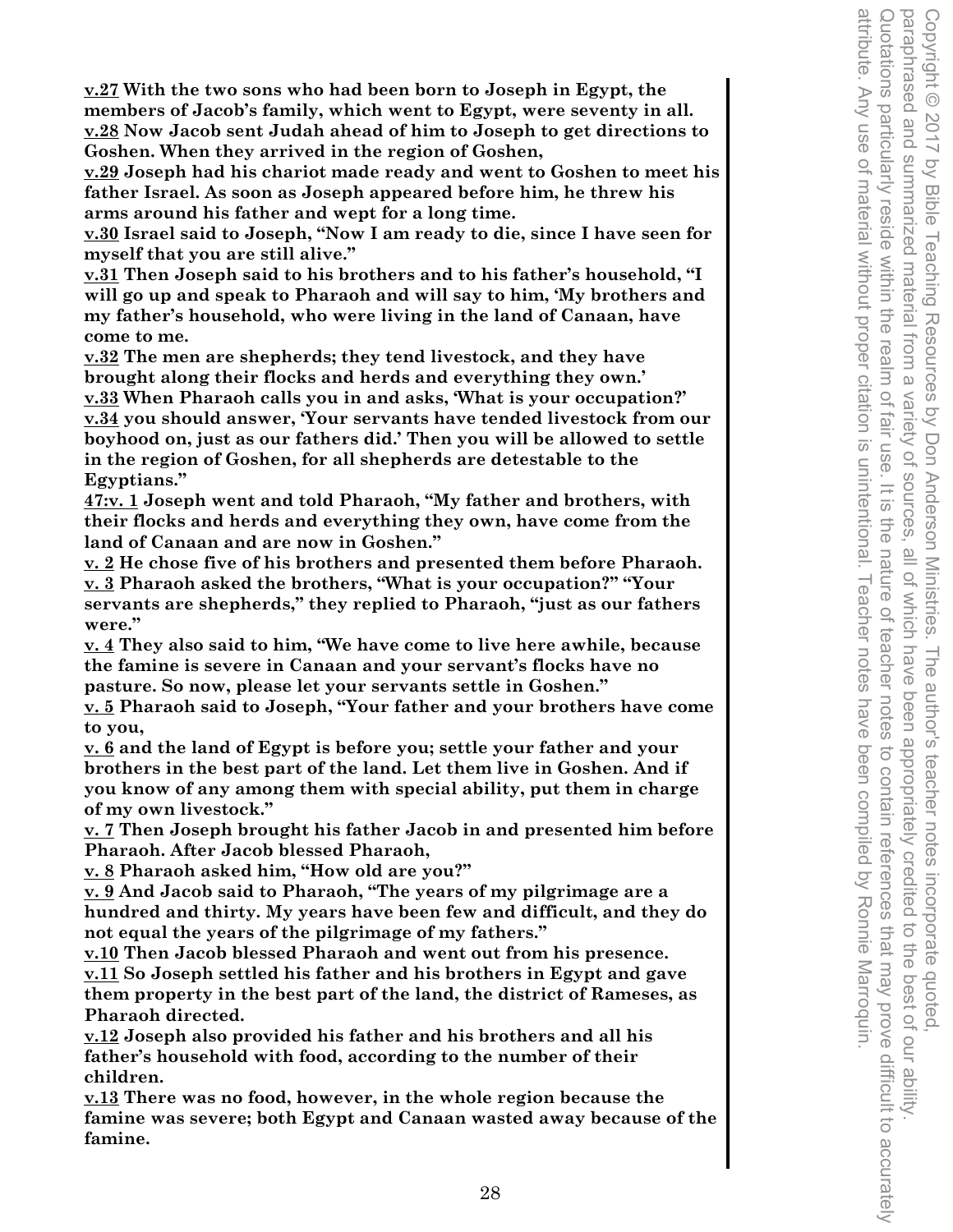**v.14 Joseph collected all the money that was to be found in Egypt and Canaan in payment for the grain they were buying, and he brought it to Pharaoh's palace.** 

**v.15 When the money of the people of Egypt and Canaan was gone, all Egypt came to Joseph and said, "Give us food. Why should we die before your eyes? Our money is used up."** 

**v.16 "Then bring your livestock," said Joseph. "I will sell you food in exchange for your livestock, since your money is gone."** 

**v.17 So they brought their livestock to Joseph, and he gave them food in exchange for their horses, their sheep and goats, their cattle and donkeys. And he brought them through that year with food in exchange for all their livestock.** 

**v.18 When that year was over, they came to him the following year and said, "We cannot hide from our lord the fact that since our money is gone and our livestock belongs to you, there is nothing left for our lord except our bodies and our land.** 

**v.19 Why should we perish before your eyes—we and our land as well? Buy us and our land in exchange for food, and we with our land will be in bondage to Pharaoh. Give us seed so that we may live and not die, and that the land may not become desolate."** 

**v.20 So Joseph bought all the land in Egypt for Pharaoh. The Egyptians, one and all, sold their fields, because the famine was too severe for them. The land became Pharaoh's,** 

**v.21 and Joseph reduced the people to servitude, from one end of Egypt to the other.** 

**v.22 However, he did not buy the land of the priests, because they received a regular allotment from Pharaoh and had food enough from the allotment Pharaoh gave them. That is why they did not sell their land.** 

**v.23 Joseph said to the people, "Now that I have bought you and your land today for Pharaoh, here is seed for you so you can plant the ground.** 

**v.24 But when the crop comes in, give a fifth of it to Pharaoh. The other four-fifths you may keep as seed for the fields and as food for yourselves and your households and your children."** 

**v.25 "You have saved our lives," they said. "May we find favor in the eyes of our lord; we will be in bondage to Pharaoh."** 

**v.26 So Joseph established it as a law concerning land in Egypt—still in force today—that a fifth of the produce belongs to Pharaoh. It was only the land of the priests that did not become Pharaoh's.** 

**v.27 Now the Israelites settled in Egypt in the region of Goshen. They acquired property there and were fruitful and increased greatly in number.** 

**v.28 Jacob lived in Egypt seventeen years, and the years of his life were a hundred and forty-seven.** 

**v.29 When the time drew near for Israel to die, he called for his son Joseph and said to him, "If I have found favor in your eyes, put your hand under my thigh and promise that you will show me kindness and faithfulness. Do not bury me in Egypt,** 

**v.30 but when I rest with my fathers, carry me out of Egypt and bury me where they are buried." "I will do as you say," he said.** 

**v.31 "Swear to me," he said. Then Joseph swore to him, and Israel worshiped as he leaned on the top of his staff.**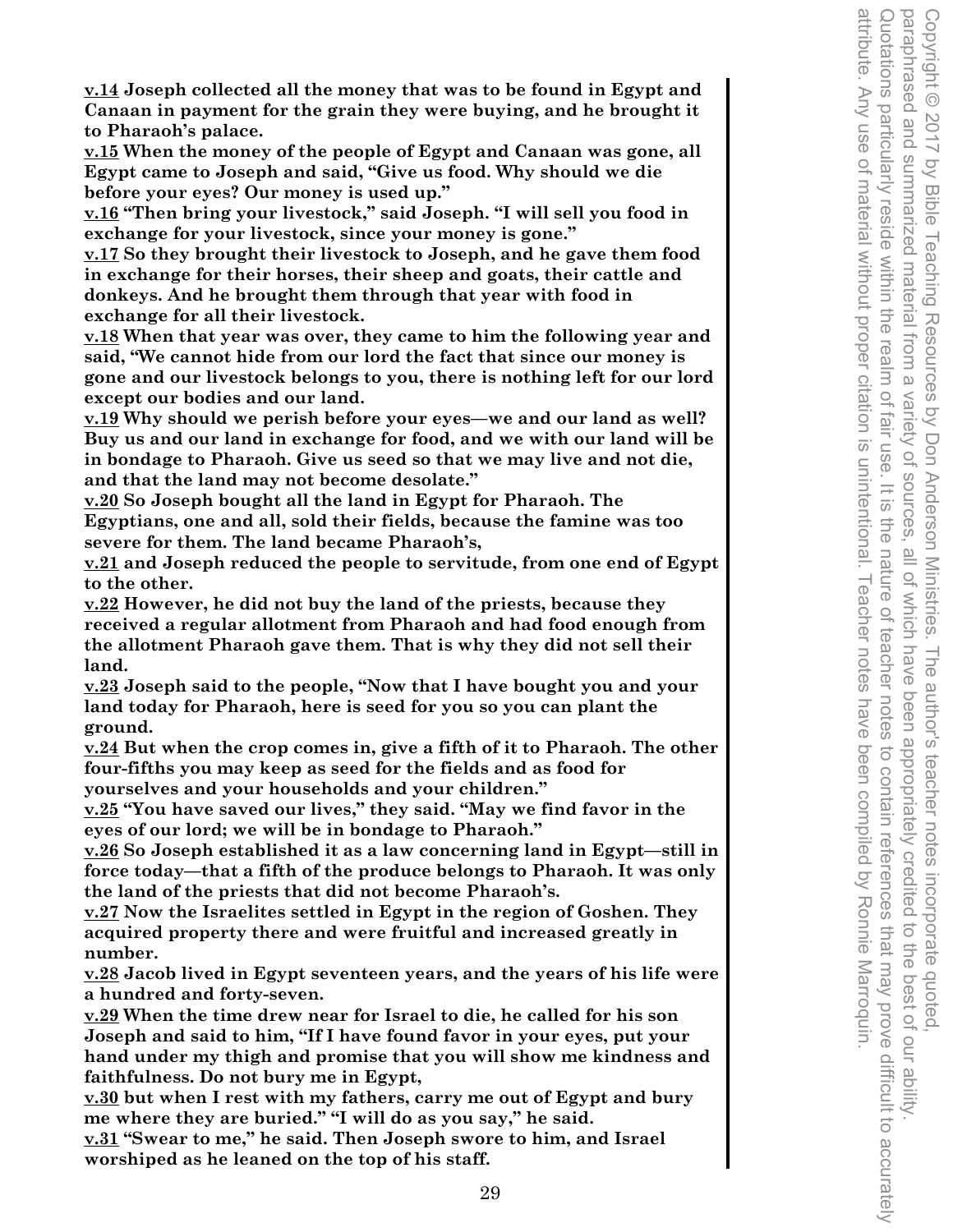#### **QUESTIONS:**

**1. Read Genesis 46:1-47:31 and in your own words pull out the main thought of this passage.** 

**2. What is the first thing Jacob does before he leaves his homeland, and how does God respond?** 

**3. How many went with Jacob into the land of Egypt, according to <u>verses 26 & 27</u>? according to verses 26 & 27?** 

**4. Describe in your own words the reunion between Joseph and his father, according to verses 29 & 30.** 

**5. What is Pharaoh's response to Joseph's request for his family, according to chapter 47:5, 6?**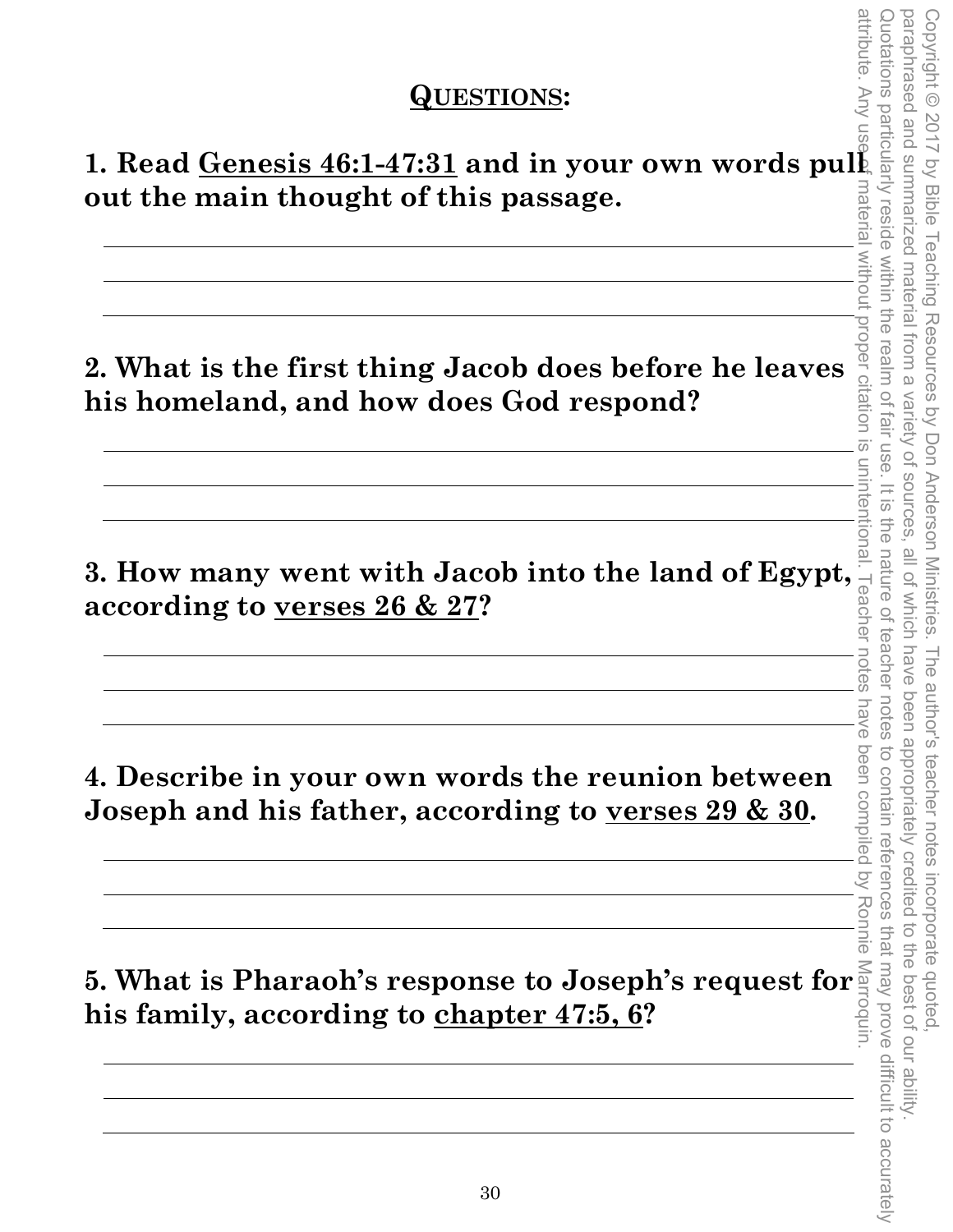**7. Outline the steps that Joseph takes in alleviating the economic situation nationally in verses 13-26.** 

**8. What does Jacob ask of his son Joseph in verses 28- 31?** 

I eacher notes **9. Which verse in the study has meant the most to you?** 

**10. What lesson have you learned from this study?** 

attribute. Any use of material without proper citation is unintentional. Teacher notes have been compiled by Ronnie Marroquin. Quotations particularly reside within the realm of fair use. It is the nature of teacher notes to contain references that may prove difficult to accurately paraphrased and paraphrased and summarized material from a variety of sources, all of which have been appropriately credited to the best of our ability. Copyright © 2017 by Bible Teaching Resources by Don Anderson Ministries. The author's teacher notes incorporate quoted Copyright © 2017 by Bible Teaching Resources by Don Anderson Ministries. The author's teacher notes incorporate quoted, summarized material from a variety of sources. It is the nature of teacher. all of which have been appropriately credited  $\overline{a}$ the best of our ability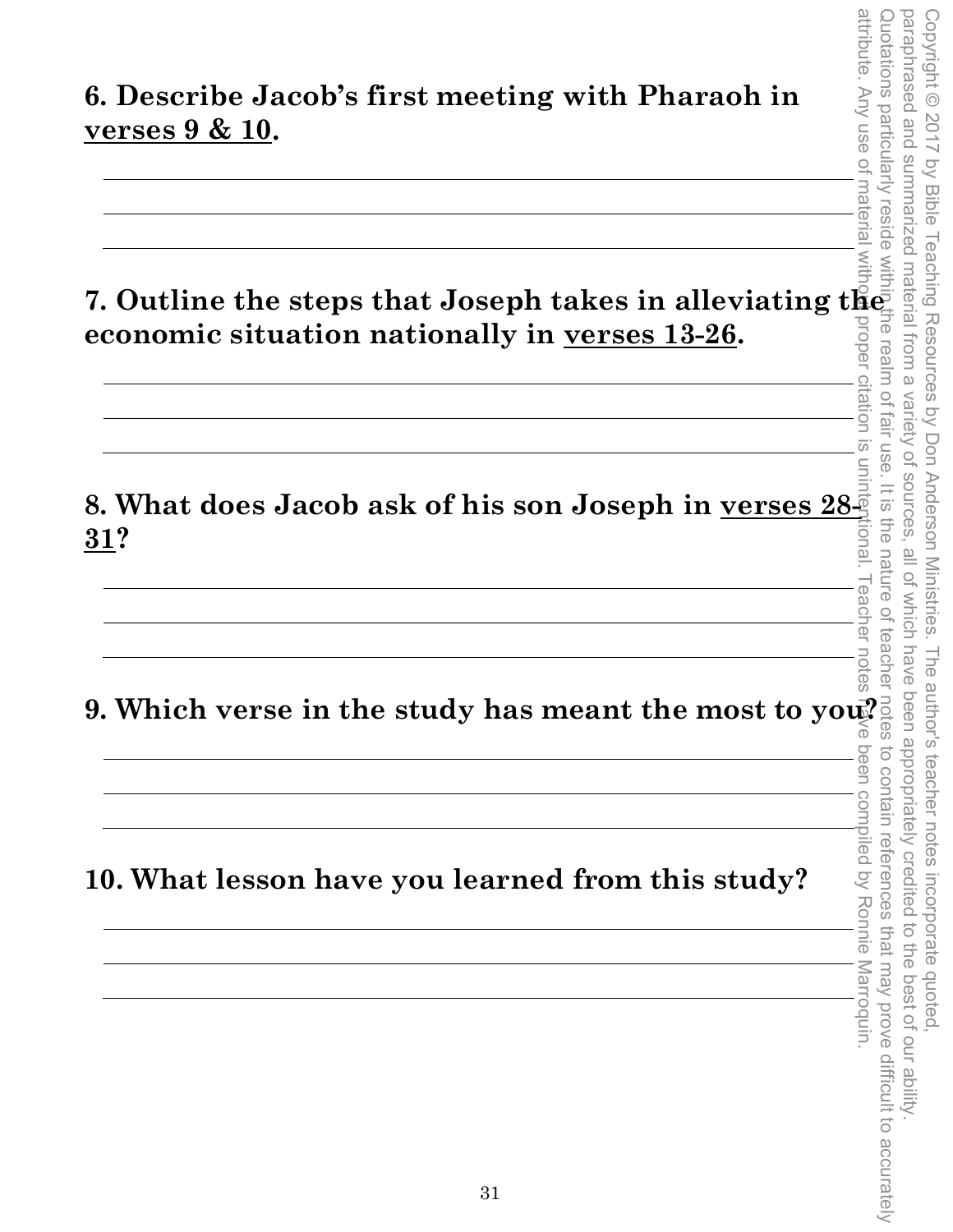### **LESSONS FROM THE PASSAGE:**

- **LESSON #1: Jacob wants to be certain that he is in the to offer sacrifices to God.**
- **center of God's will in leaving the land, so he stops to offer sacrifices to God.**<br>
SSON #2: The Lord will speak to our fears through  $\frac{2}{3}$ <br>
His Word.<br>
SSON #3: The Lord always gives the best to those  $\frac{2}{3}$ <br>
sson **LESSON #2: The Lord will speak to our fears through His Word.**
- **LESSON #3: The Lord always gives the best to those who leave the choice with Him.**
- **LESSON #4: Oh, what peace and blessing come when we surrender to God's eternal purpose.**
- **LESSON #5: Joseph cares for his father and his old age.**<br>LESSON #5: Joseph cares for his father and his old age.
- **LESSON #6: There were no federal give-away programs during the time of economic crisis.**
- **have saved our lives."**
- **have saved our lives."**<br>LESSON #8: In this passage we see Jacob seeking the will of God and worshiping God, leaning on the top<sup>5</sup> **of his staff.**